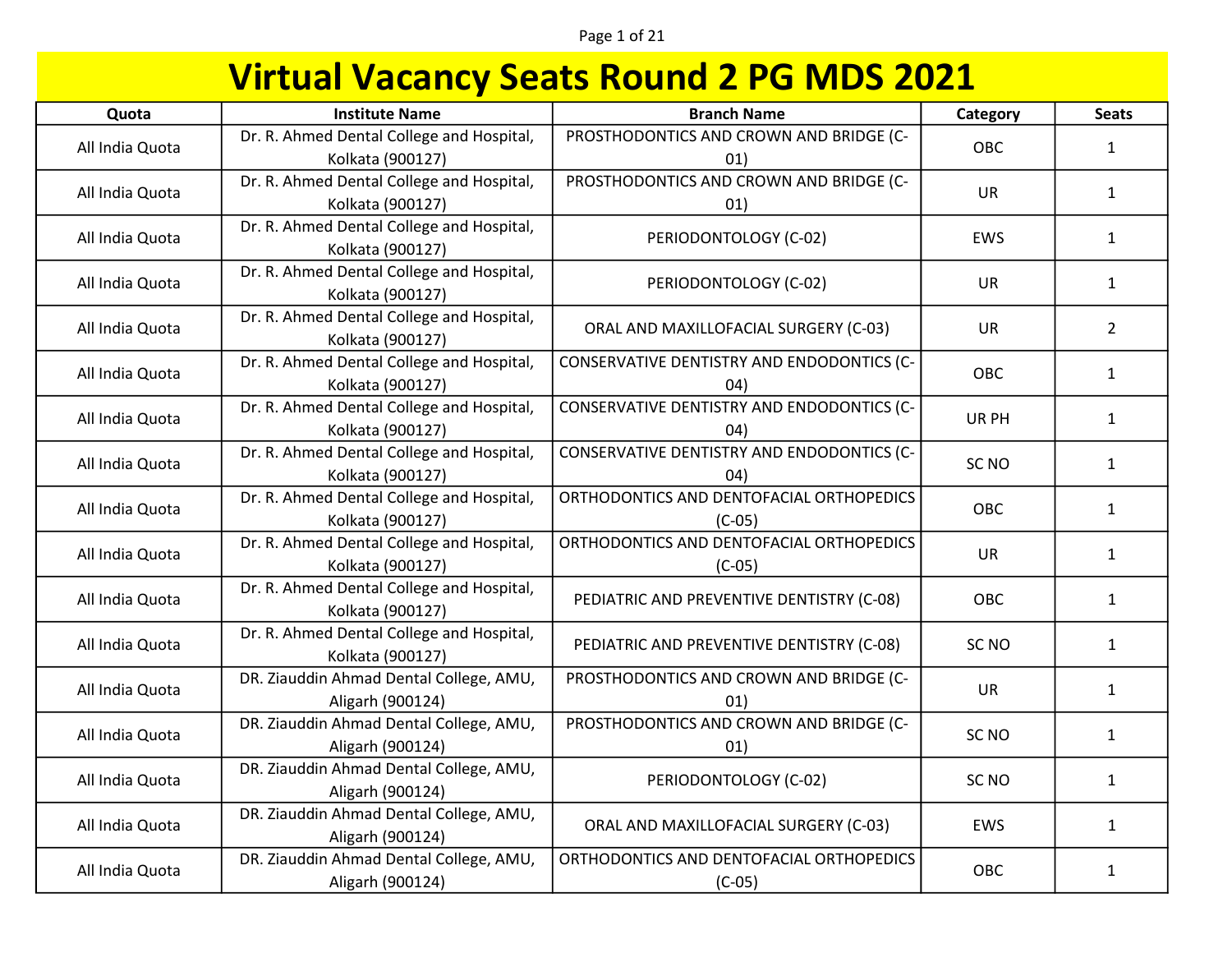### Page 2 of 21

| Quota           | <b>Institute Name</b>                                         | <b>Branch Name</b>                                               | Category         | <b>Seats</b>   |
|-----------------|---------------------------------------------------------------|------------------------------------------------------------------|------------------|----------------|
| All India Quota | DR. Ziauddin Ahmad Dental College, AMU,<br>Aligarh (900124)   | ORTHODONTICS AND DENTOFACIAL ORTHOPEDICS<br>$(C-05)$             | UR               | $\mathbf{1}$   |
| All India Quota | Faculty of Dental Sciences, KGMU, Lucknow<br>(900125)         | PROSTHODONTICS AND CROWN AND BRIDGE (C-<br>01)                   | <b>UR</b>        | $\overline{2}$ |
| All India Quota | Faculty of Dental Sciences, KGMU, Lucknow<br>(900125)         | PERIODONTOLOGY (C-02)                                            | EWS              | $\mathbf{1}$   |
| All India Quota | Faculty of Dental Sciences, KGMU, Lucknow<br>(900125)         | PERIODONTOLOGY (C-02)                                            | SC <sub>NO</sub> | $\mathbf{1}$   |
| All India Quota | Faculty of Dental Sciences, KGMU, Lucknow<br>(900125)         | CONSERVATIVE DENTISTRY AND ENDODONTICS (C-<br>(04)               | OBC              | $\mathbf{1}$   |
| All India Quota | Faculty of Dental Sciences, KGMU, Lucknow<br>(900125)         | CONSERVATIVE DENTISTRY AND ENDODONTICS (C-<br>04)                | <b>UR</b>        | $\overline{2}$ |
| All India Quota | Faculty of Dental Sciences, KGMU, Lucknow<br>(900125)         | ORTHODONTICS AND DENTOFACIAL ORTHOPEDICS<br>$(C-05)$             | UR               | $\mathbf{1}$   |
| All India Quota | Faculty of Dental Sciences, KGMU, Lucknow<br>(900125)         | ORAL AND MAXILLOFACIAL PATHOLOGY AND ORAL<br>MICROBIOLOGY (C-06) | SC <sub>NO</sub> | $\mathbf{1}$   |
| All India Quota | Faculty of Dental Sciences, KGMU, Lucknow<br>(900125)         | ORAL MEDICINE AND RADIOLOGY (C-07)                               | <b>OBC</b>       | $\mathbf{1}$   |
| All India Quota | Faculty of Dental Sciences, KGMU, Lucknow<br>(900125)         | ORAL MEDICINE AND RADIOLOGY (C-07)                               | <b>UR</b>        | $\mathbf{1}$   |
| All India Quota | Goa Dental College and Hospital, Goa<br>(900105)              | PROSTHODONTICS AND CROWN AND BRIDGE (C-<br>01)                   | ST <sub>NO</sub> | $\mathbf{1}$   |
| All India Quota | Goa Dental College and Hospital, Goa<br>(900105)              | ORAL AND MAXILLOFACIAL SURGERY (C-03)                            | <b>OBC</b>       | $\mathbf{1}$   |
| All India Quota | Goa Dental College and Hospital, Goa<br>(900105)              | ORAL AND MAXILLOFACIAL PATHOLOGY AND ORAL<br>MICROBIOLOGY (C-06) | <b>UR</b>        | $\mathbf{1}$   |
| All India Quota | Goa Dental College and Hospital, Goa<br>(900105)              | PEDIATRIC AND PREVENTIVE DENTISTRY (C-08)                        | <b>UR</b>        | $\mathbf{1}$   |
| All India Quota | Governemnt Dental College and Hospital,<br>Ahmedabad (900106) | PROSTHODONTICS AND CROWN AND BRIDGE (C-<br>01)                   | OBC              | $\mathbf{1}$   |
| All India Quota | Governemnt Dental College and Hospital,<br>Ahmedabad (900106) | PROSTHODONTICS AND CROWN AND BRIDGE (C-<br>01)                   | <b>UR</b>        | $\overline{2}$ |
| All India Quota | Governemnt Dental College and Hospital,<br>Ahmedabad (900106) | PERIODONTOLOGY (C-02)                                            | <b>UR</b>        | $\mathbf{1}$   |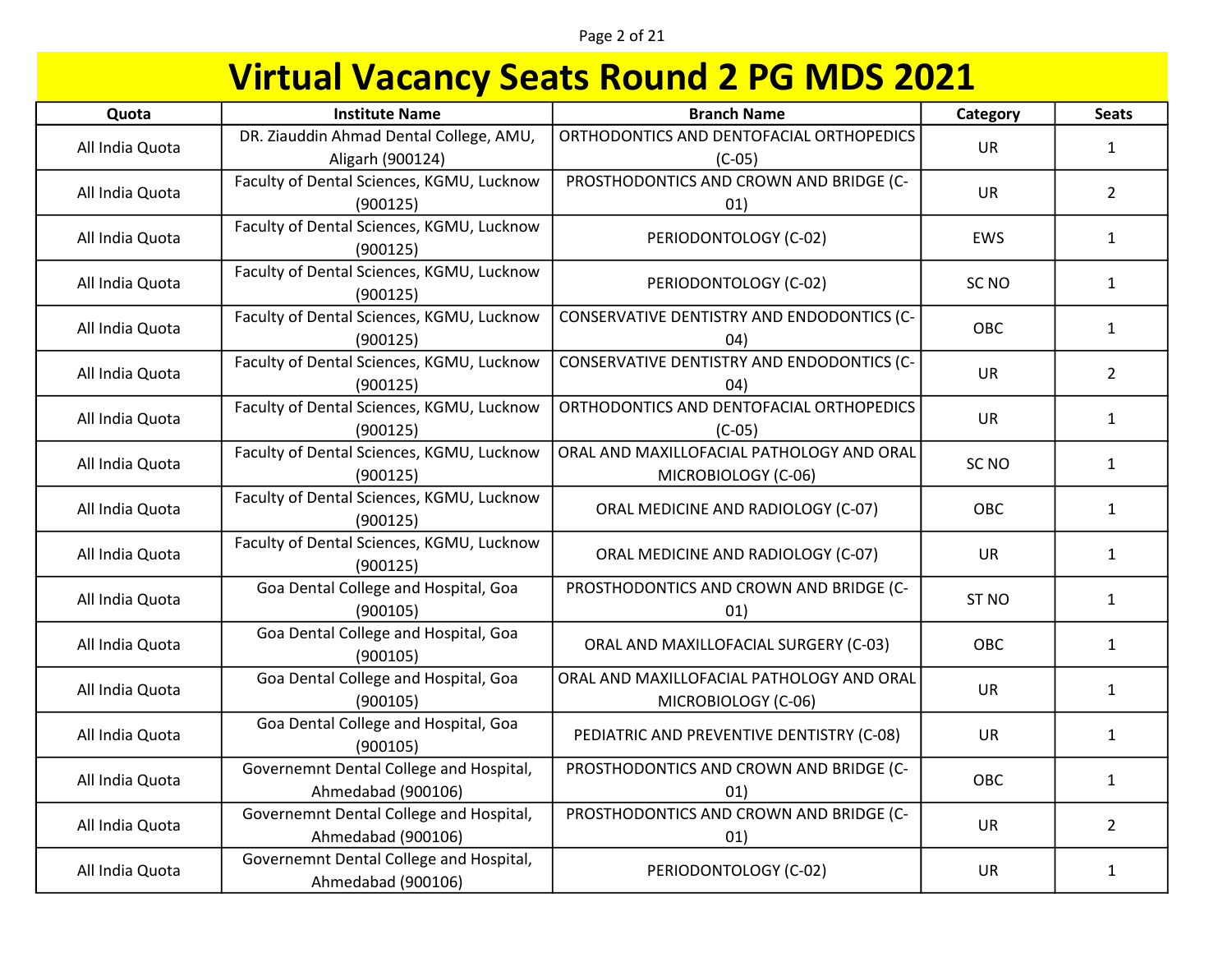### Page 3 of 21

| Quota           | <b>Institute Name</b>                                          | <b>Branch Name</b>                                               | Category         | <b>Seats</b> |
|-----------------|----------------------------------------------------------------|------------------------------------------------------------------|------------------|--------------|
| All India Quota | Governemnt Dental College and Hospital,<br>Ahmedabad (900106)  | CONSERVATIVE DENTISTRY AND ENDODONTICS (C-<br>(04)               | EWS              | $\mathbf{1}$ |
| All India Quota | Governemnt Dental College and Hospital,<br>Ahmedabad (900106)  | CONSERVATIVE DENTISTRY AND ENDODONTICS (C-<br>04)                | SC <sub>NO</sub> | $\mathbf{1}$ |
| All India Quota | Governemnt Dental College and Hospital,<br>Ahmedabad (900106)  | ORTHODONTICS AND DENTOFACIAL ORTHOPEDICS<br>$(C-05)$             | OBC              | $\mathbf{1}$ |
| All India Quota | Governemnt Dental College and Hospital,<br>Ahmedabad (900106)  | ORTHODONTICS AND DENTOFACIAL ORTHOPEDICS<br>$(C-05)$             | EWS              | $\mathbf{1}$ |
| All India Quota | Governemnt Dental College and Hospital,<br>Ahmedabad (900106)  | ORAL MEDICINE AND RADIOLOGY (C-07)                               | SC <sub>NO</sub> | $\mathbf{1}$ |
| All India Quota | Governemnt Dental College and Hospital,<br>Ahmedabad (900106)  | PEDIATRIC AND PREVENTIVE DENTISTRY (C-08)                        | OBC              | $\mathbf{1}$ |
| All India Quota | Governemnt Dental College and Hospital,<br>Ahmedabad (900106)  | PEDIATRIC AND PREVENTIVE DENTISTRY (C-08)                        | <b>UR</b>        | $\mathbf{1}$ |
| All India Quota | Government College and Hospital, Amritsar<br>(900121)          | PERIODONTOLOGY (C-02)                                            | UR               | $\mathbf{1}$ |
| All India Quota | Government College and Hospital, Amritsar<br>(900121)          | ORAL AND MAXILLOFACIAL SURGERY (C-03)                            | EWS              | $\mathbf{1}$ |
| All India Quota | Government College and Hospital, Amritsar<br>(900121)          | CONSERVATIVE DENTISTRY AND ENDODONTICS (C-<br>04)                | SC <sub>NO</sub> | $\mathbf{1}$ |
| All India Quota | Government College and Hospital, Amritsar<br>(900121)          | PEDIATRIC AND PREVENTIVE DENTISTRY (C-08)                        | <b>UR</b>        | $\mathbf{1}$ |
| All India Quota | Government College of Dentistry, Indore<br>(900113)            | PROSTHODONTICS AND CROWN AND BRIDGE (C-<br>01)                   | EWS              | $\mathbf{1}$ |
| All India Quota | Government College of Dentistry, Indore<br>(900113)            | PERIODONTOLOGY (C-02)                                            | SC <sub>NO</sub> | $\mathbf{1}$ |
| All India Quota | Government College of Dentistry, Indore<br>(900113)            | CONSERVATIVE DENTISTRY AND ENDODONTICS (C-<br>04)                | UR               | $\mathbf{1}$ |
| All India Quota | Government College of Dentistry, Indore<br>(900113)            | ORAL AND MAXILLOFACIAL PATHOLOGY AND ORAL<br>MICROBIOLOGY (C-06) | <b>UR</b>        | $\mathbf{1}$ |
| All India Quota | Government College of Dentistry, Indore<br>(900113)            | ORAL AND MAXILLOFACIAL PATHOLOGY AND ORAL<br>MICROBIOLOGY (C-06) | SC <sub>NO</sub> | $\mathbf{1}$ |
| All India Quota | Government Dental College and Hospital,<br>Aurangabad (900114) | PROSTHODONTICS AND CROWN AND BRIDGE (C-<br>01)                   | OBC              | $\mathbf{1}$ |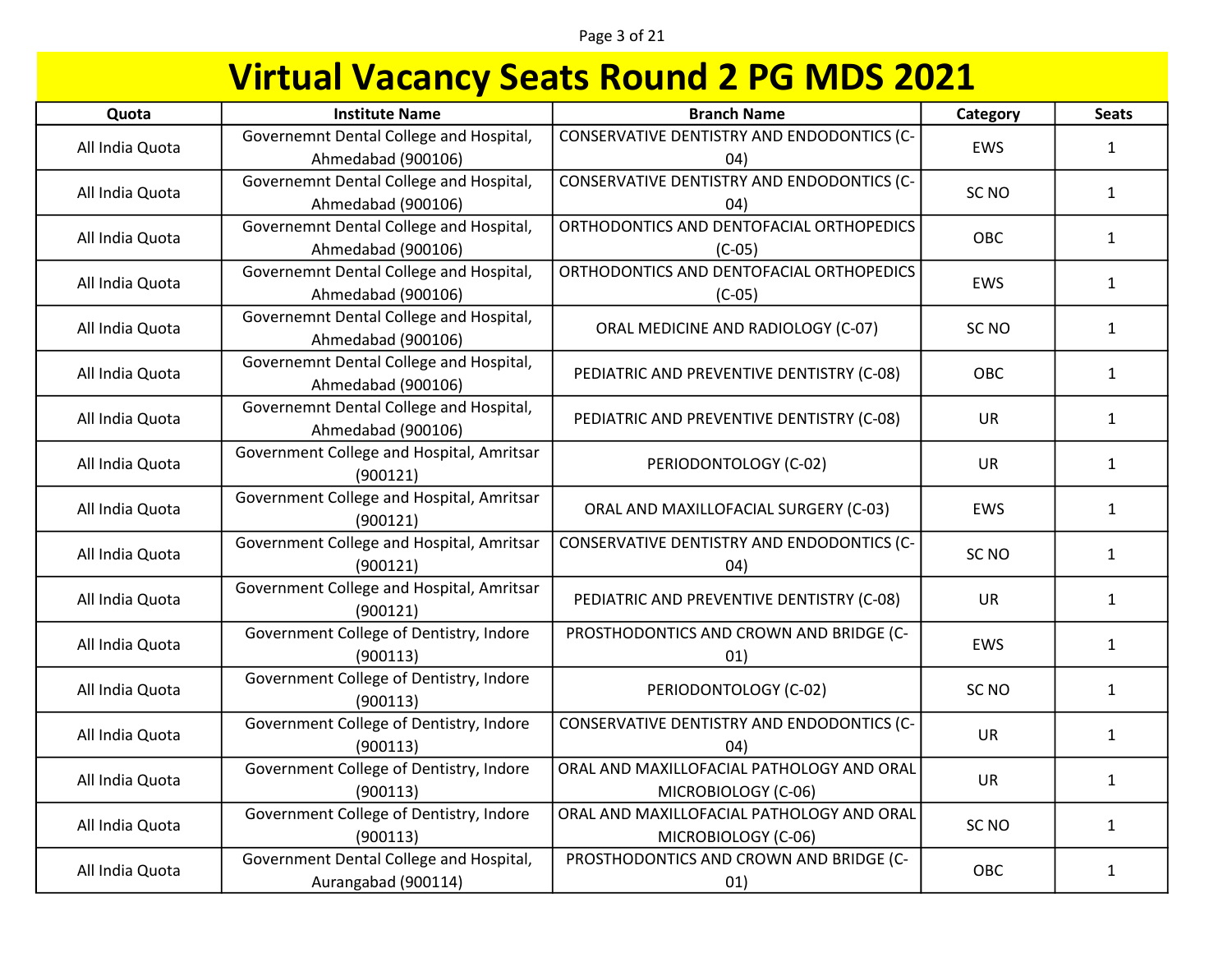Page 4 of 21

| Quota           | <b>Institute Name</b>                                                   | <b>Branch Name</b>                                               | Category         | <b>Seats</b> |
|-----------------|-------------------------------------------------------------------------|------------------------------------------------------------------|------------------|--------------|
| All India Quota | Government Dental College and Hospital,<br>Aurangabad (900114)          | PROSTHODONTICS AND CROWN AND BRIDGE (C-<br>01)                   | SC <sub>NO</sub> | $\mathbf{1}$ |
| All India Quota | Government Dental College and Hospital,<br>Aurangabad (900114)          | ORTHODONTICS AND DENTOFACIAL ORTHOPEDICS<br>$(C-05)$             | <b>UR</b>        | $2^{\circ}$  |
| All India Quota | Government Dental College and Hospital,<br>Aurangabad (900114)          | ORAL AND MAXILLOFACIAL PATHOLOGY AND ORAL<br>MICROBIOLOGY (C-06) | SC <sub>NO</sub> | $\mathbf{1}$ |
| All India Quota | Government Dental College and Hospital,<br>Mumbai (900115)              | PERIODONTOLOGY (C-02)                                            | <b>UR</b>        | $\mathbf{1}$ |
| All India Quota | Government Dental College and Hospital,<br>Mumbai (900115)              | ORAL AND MAXILLOFACIAL SURGERY (C-03)                            | <b>OBC</b>       | $\mathbf{1}$ |
| All India Quota | Government Dental College and Hospital,<br>Mumbai (900115)              | ORAL AND MAXILLOFACIAL PATHOLOGY AND ORAL<br>MICROBIOLOGY (C-06) | UR               | $\mathbf{1}$ |
| All India Quota | Government Dental College and Hospital,<br>Mumbai (900115)              | ORAL MEDICINE AND RADIOLOGY (C-07)                               | <b>UR</b>        | $\mathbf{1}$ |
| All India Quota | Government Dental College and Hospital,<br>Mumbai (900115)              | PEDIATRIC AND PREVENTIVE DENTISTRY (C-08)                        | <b>UR</b>        | $\mathbf{1}$ |
| All India Quota | Government Dental College and Hospital,<br>Nagpur (900116)              | PROSTHODONTICS AND CROWN AND BRIDGE (C-<br>01)                   | <b>UR</b>        | $\mathbf{1}$ |
| All India Quota | Government Dental College and Hospital,<br>Nagpur (900116)              | PERIODONTOLOGY (C-02)                                            | OBC              | $\mathbf{1}$ |
| All India Quota | Government Dental College and Hospital,<br>Nagpur (900116)              | CONSERVATIVE DENTISTRY AND ENDODONTICS (C-<br>(04)               | <b>OBC</b>       | $\mathbf{1}$ |
| All India Quota | Government Dental College and Hospital,<br>Nagpur (900116)              | ORTHODONTICS AND DENTOFACIAL ORTHOPEDICS<br>$(C-05)$             | UR               | $\mathbf{1}$ |
| All India Quota | Government Dental College and Hospital,<br>Nagpur (900116)              | PEDIATRIC AND PREVENTIVE DENTISTRY (C-08)                        | <b>UR</b>        | $\mathbf{1}$ |
| All India Quota | Government Dental College and Hospital,<br>Shimla (900108)              | ORAL AND MAXILLOFACIAL SURGERY (C-03)                            | SC <sub>NO</sub> | $\mathbf{1}$ |
| All India Quota | Government Dental College and Hospital,<br>Shimla (900108)              | CONSERVATIVE DENTISTRY AND ENDODONTICS (C-<br>04)                | <b>UR</b>        | $\mathbf{1}$ |
| All India Quota | Government Dental College and Hospital,<br>Shimla (900108)              | ORTHODONTICS AND DENTOFACIAL ORTHOPEDICS<br>$(C-05)$             | OBC              | $\mathbf{1}$ |
| All India Quota | Government Dental College and Research<br>Institute, Bangalore (900109) | PROSTHODONTICS AND CROWN AND BRIDGE (C-<br>01)                   | EWS              | $\mathbf{1}$ |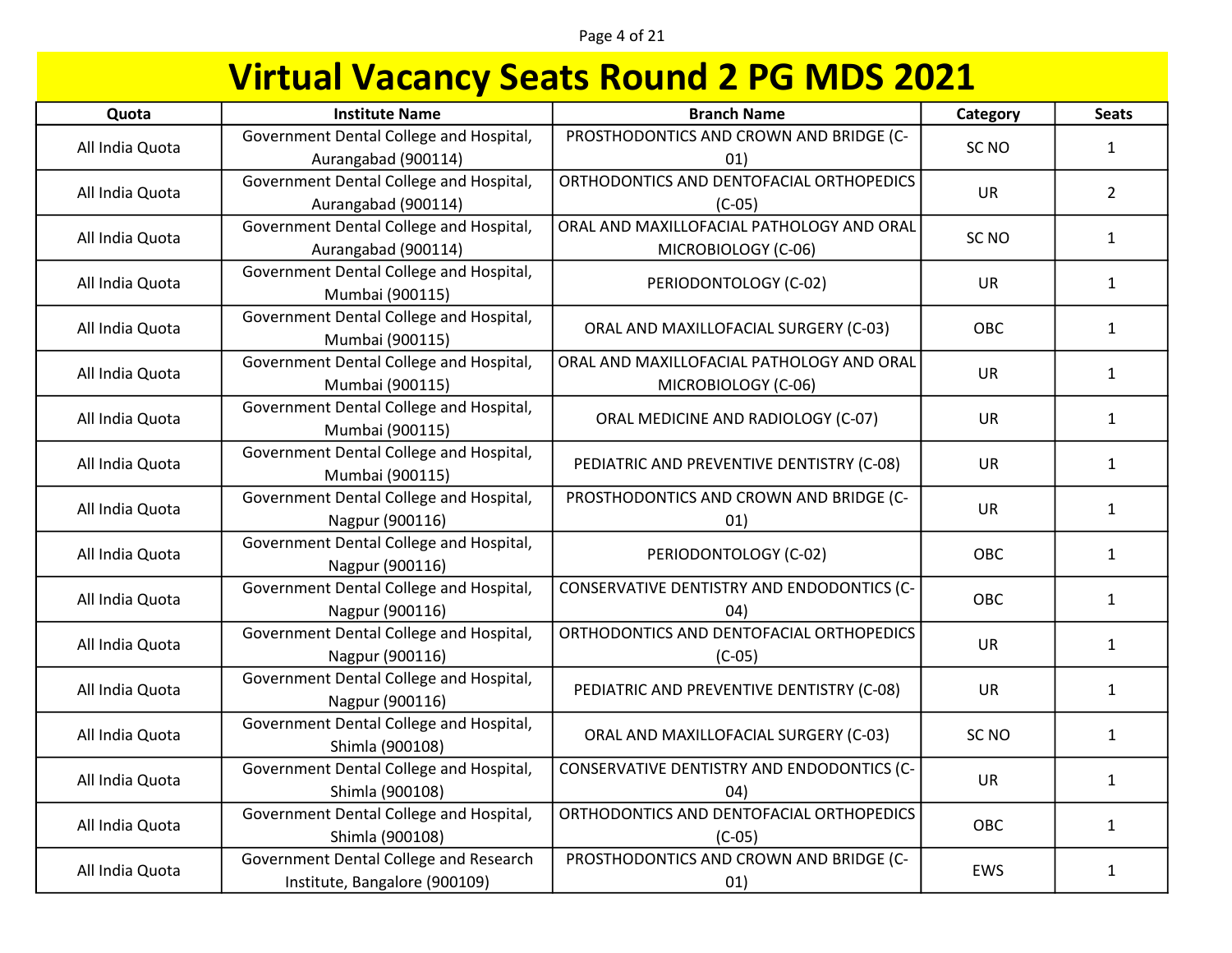Page 5 of 21

| Quota           | <b>Institute Name</b>                                                   | <b>Branch Name</b>                                               | Category         | <b>Seats</b>   |
|-----------------|-------------------------------------------------------------------------|------------------------------------------------------------------|------------------|----------------|
| All India Quota | Government Dental College and Research<br>Institute, Bangalore (900109) | PERIODONTOLOGY (C-02)                                            | OBC              | $\mathbf{1}$   |
| All India Quota | Government Dental College and Research<br>Institute, Bangalore (900109) | ORAL AND MAXILLOFACIAL PATHOLOGY AND ORAL<br>MICROBIOLOGY (C-06) | EWS              | $\mathbf{1}$   |
| All India Quota | Government Dental College and Research<br>Institute, Bangalore (900109) | PEDIATRIC AND PREVENTIVE DENTISTRY (C-08)                        | <b>UR</b>        | $\mathbf{1}$   |
| All India Quota | Government Dental College and Research<br>Institute, Bangalore (900109) | PEDIATRIC AND PREVENTIVE DENTISTRY (C-08)                        | ST <sub>NO</sub> | $\mathbf{1}$   |
| All India Quota | Government Dental College Hospital,<br>Hyderabad (900164)               | PROSTHODONTICS AND CROWN AND BRIDGE (C-<br>01)                   | <b>UR</b>        | $\overline{2}$ |
| All India Quota | Government Dental College Hospital,<br>Hyderabad (900164)               | ORAL AND MAXILLOFACIAL SURGERY (C-03)                            | <b>UR</b>        | $\mathbf{1}$   |
| All India Quota | Government Dental College Hospital,<br>Hyderabad (900164)               | CONSERVATIVE DENTISTRY AND ENDODONTICS (C-<br>04)                | UR               | $\mathbf{1}$   |
| All India Quota | Government Dental College Hospital,<br>Hyderabad (900164)               | ORTHODONTICS AND DENTOFACIAL ORTHOPEDICS<br>$(C-05)$             | SC <sub>NO</sub> | $\mathbf{1}$   |
| All India Quota | Government Dental College Hospital,<br>Hyderabad (900164)               | ORAL AND MAXILLOFACIAL PATHOLOGY AND ORAL<br>MICROBIOLOGY (C-06) | SC <sub>NO</sub> | $\mathbf{1}$   |
| All India Quota | Government Dental College Hospital,<br>Hyderabad (900164)               | ORAL MEDICINE AND RADIOLOGY (C-07)                               | <b>EWS</b>       | $\mathbf{1}$   |
| All India Quota | Government Dental College Hospital,<br>Hyderabad (900164)               | PEDIATRIC AND PREVENTIVE DENTISTRY (C-08)                        | <b>UR</b>        | $\overline{2}$ |
| All India Quota | Government Dental College, Chennai<br>(900123)                          | PROSTHODONTICS AND CROWN AND BRIDGE (C-<br>01)                   | SC <sub>NO</sub> | $\mathbf{1}$   |
| All India Quota | Government Dental College, Chennai<br>(900123)                          | PROSTHODONTICS AND CROWN AND BRIDGE (C-<br>01)                   | ST <sub>NO</sub> | $\mathbf{1}$   |
| All India Quota | Government Dental College, Chennai<br>(900123)                          | PERIODONTOLOGY (C-02)                                            | OBC              | $\mathbf{1}$   |
| All India Quota | Government Dental College, Chennai<br>(900123)                          | PERIODONTOLOGY (C-02)                                            | <b>UR</b>        | $\overline{2}$ |
| All India Quota | Government Dental College, Chennai<br>(900123)                          | ORAL AND MAXILLOFACIAL SURGERY (C-03)                            | EWS              | $\mathbf{1}$   |
| All India Quota | Government Dental College, Chennai<br>(900123)                          | ORAL AND MAXILLOFACIAL SURGERY (C-03)                            | <b>UR</b>        | $\overline{2}$ |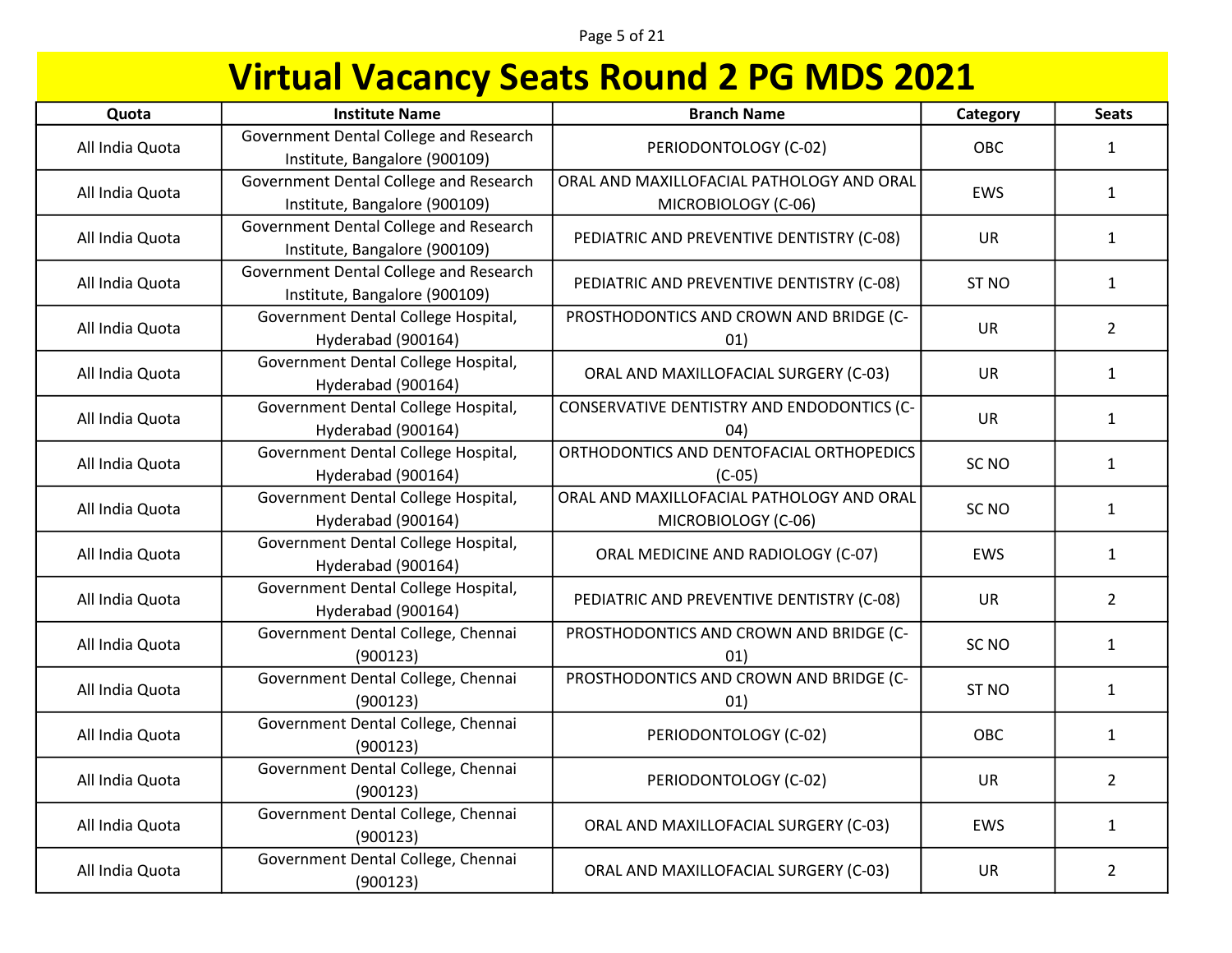### Page 6 of 21

| Quota           | <b>Institute Name</b>                                     | <b>Branch Name</b>                                               | Category         | <b>Seats</b>   |
|-----------------|-----------------------------------------------------------|------------------------------------------------------------------|------------------|----------------|
| All India Quota | Government Dental College, Chennai<br>(900123)            | CONSERVATIVE DENTISTRY AND ENDODONTICS (C-<br>(04)               | UR PH            | $\mathbf{1}$   |
| All India Quota | Government Dental College, Chennai<br>(900123)            | ORAL MEDICINE AND RADIOLOGY (C-07)                               | OBC              | $\mathbf{1}$   |
| All India Quota | Government Dental College, Kottayam<br>(900110)           | PROSTHODONTICS AND CROWN AND BRIDGE (C-<br>01)                   | OBC              | $\mathbf{1}$   |
| All India Quota | Government Dental College, Kottayam<br>(900110)           | ORAL AND MAXILLOFACIAL PATHOLOGY AND ORAL<br>MICROBIOLOGY (C-06) | <b>UR</b>        | $\mathbf{1}$   |
| All India Quota | Government Dental College, Kottayam<br>(900110)           | ORAL MEDICINE AND RADIOLOGY (C-07)                               | <b>UR</b>        | $\mathbf{1}$   |
| All India Quota | Government Dental College, Kottayam<br>(900110)           | PEDIATRIC AND PREVENTIVE DENTISTRY (C-08)                        | ST <sub>NO</sub> | $\mathbf{1}$   |
| All India Quota | Government Dental College, Kottayam<br>(900110)           | PUBLIC HEALTH DENTISTRY (C-09)                                   | SC <sub>NO</sub> | $\mathbf{1}$   |
| All India Quota | Government Dental College, Kozhikode<br>(900111)          | PROSTHODONTICS AND CROWN AND BRIDGE (C-<br>01)                   | OBC              | $\mathbf{1}$   |
| All India Quota | Government Dental College, Kozhikode<br>(900111)          | PERIODONTOLOGY (C-02)                                            | <b>EWS</b>       | $\mathbf{1}$   |
| All India Quota | Government Dental College, Kozhikode<br>(900111)          | CONSERVATIVE DENTISTRY AND ENDODONTICS (C-<br>(04)               | OBC              | $\mathbf{1}$   |
| All India Quota | Government Dental College, Kozhikode<br>(900111)          | ORAL AND MAXILLOFACIAL PATHOLOGY AND ORAL<br>MICROBIOLOGY (C-06) | UR               | $\mathbf{1}$   |
| All India Quota | Government Dental College, Kozhikode<br>(900111)          | PEDIATRIC AND PREVENTIVE DENTISTRY (C-08)                        | ST <sub>NO</sub> | $\mathbf{1}$   |
| All India Quota | Government Dental College,<br>Thiruvananthapuram (900112) | PERIODONTOLOGY (C-02)                                            | OBC              | $\mathbf{1}$   |
| All India Quota | Government Dental College,<br>Thiruvananthapuram (900112) | PERIODONTOLOGY (C-02)                                            | <b>UR</b>        | $\mathbf{1}$   |
| All India Quota | Government Dental College,<br>Thiruvananthapuram (900112) | CONSERVATIVE DENTISTRY AND ENDODONTICS (C-<br>04)                | <b>UR</b>        | $\overline{2}$ |
| All India Quota | Government Dental College,<br>Thiruvananthapuram (900112) | ORAL AND MAXILLOFACIAL PATHOLOGY AND ORAL<br>MICROBIOLOGY (C-06) | OBC              | $\mathbf{1}$   |
| All India Quota | Government Dental College,<br>Thiruvananthapuram (900112) | ORAL MEDICINE AND RADIOLOGY (C-07)                               | OBC              | $\mathbf{1}$   |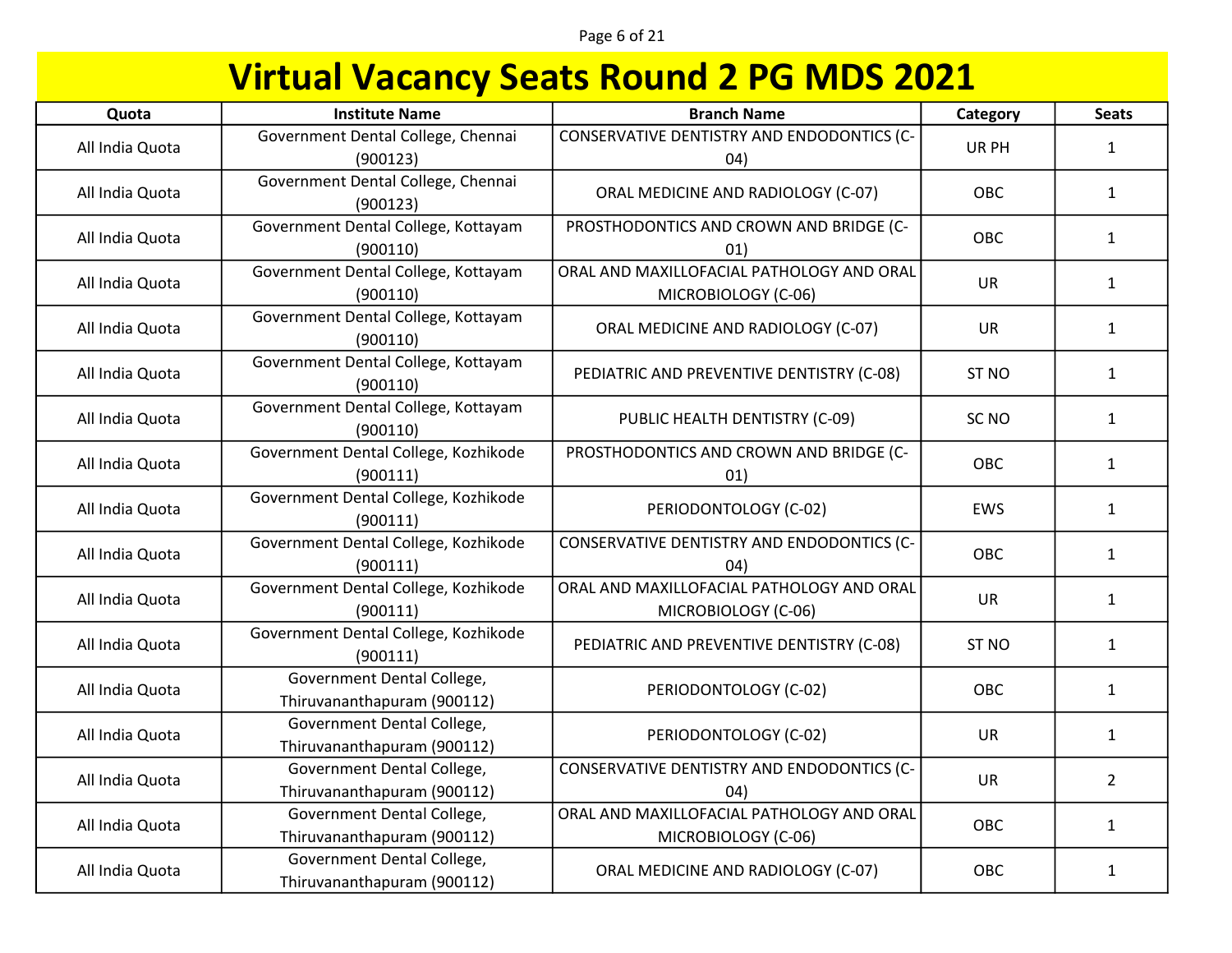### Page 7 of 21

| Quota           | <b>Institute Name</b>                                         | <b>Branch Name</b>                                               | Category         | <b>Seats</b> |
|-----------------|---------------------------------------------------------------|------------------------------------------------------------------|------------------|--------------|
| All India Quota | Government of Dental College and Hospital,<br>Jaipur (900122) | PROSTHODONTICS AND CROWN AND BRIDGE (C-<br>01)                   | OBC              | 1            |
| All India Quota | Government of Dental College and Hospital,<br>Jaipur (900122) | PERIODONTOLOGY (C-02)                                            | <b>UR</b>        | $\mathbf{1}$ |
| All India Quota | Government of Dental College and Hospital,<br>Jaipur (900122) | CONSERVATIVE DENTISTRY AND ENDODONTICS (C-<br>(04)               | SC <sub>NO</sub> | $\mathbf{1}$ |
| All India Quota | Government of Dental College and Hospital,<br>Jaipur (900122) | CONSERVATIVE DENTISTRY AND ENDODONTICS (C-<br>04)                | ST <sub>NO</sub> | $\mathbf{1}$ |
| All India Quota | Government of Dental College and Hospital,<br>Jaipur (900122) | ORTHODONTICS AND DENTOFACIAL ORTHOPEDICS<br>$(C-05)$             | UR               | $\mathbf{1}$ |
| All India Quota | Government of Dental College and Hospital,<br>Jaipur (900122) | ORAL AND MAXILLOFACIAL PATHOLOGY AND ORAL<br>MICROBIOLOGY (C-06) | UR               | $\mathbf{1}$ |
| All India Quota | Government of Dental College and Hospital,<br>Jaipur (900122) | PEDIATRIC AND PREVENTIVE DENTISTRY (C-08)                        | <b>UR</b>        | $\mathbf{1}$ |
| All India Quota | Government of Dental College and Hospital,<br>Jaipur (900122) | PEDIATRIC AND PREVENTIVE DENTISTRY (C-08)                        | SC <sub>NO</sub> | $\mathbf{1}$ |
| All India Quota | Govt dental College Raipur Chhattisgarh<br>(900172)           | PROSTHODONTICS AND CROWN AND BRIDGE (C-<br>01)                   | OBC              | $\mathbf{1}$ |
| All India Quota | Govt dental College Raipur Chhattisgarh<br>(900172)           | PERIODONTOLOGY (C-02)                                            | SC <sub>NO</sub> | $\mathbf{1}$ |
| All India Quota | Govt dental College Raipur Chhattisgarh<br>(900172)           | ORAL AND MAXILLOFACIAL SURGERY (C-03)                            | <b>UR</b>        | $\mathbf{1}$ |
| All India Quota | Govt dental College Raipur Chhattisgarh<br>(900172)           | ORTHODONTICS AND DENTOFACIAL ORTHOPEDICS<br>$(C-05)$             | <b>UR</b>        | $\mathbf{1}$ |
| All India Quota | Govt dental College Raipur Chhattisgarh<br>(900172)           | ORAL AND MAXILLOFACIAL PATHOLOGY AND ORAL<br>MICROBIOLOGY (C-06) | <b>UR</b>        | $\mathbf{1}$ |
| All India Quota | Govt. Dental College and Hospital, Jamnagar<br>(900171)       | PERIODONTOLOGY (C-02)                                            | OBC              | $\mathbf{1}$ |
| All India Quota | Govt. Dental College and Hospital, Jamnagar<br>(900171)       | PERIODONTOLOGY (C-02)                                            | SC <sub>NO</sub> | $\mathbf{1}$ |
| All India Quota | Govt. Dental College and Hospital, Jamnagar<br>(900171)       | CONSERVATIVE DENTISTRY AND ENDODONTICS (C-<br>04)                | <b>UR</b>        | $\mathbf{1}$ |
| All India Quota | Institute of Medical Science, BHU, Varanasi<br>(900162)       | PERIODONTOLOGY (C-02)                                            | OBC              | $\mathbf{1}$ |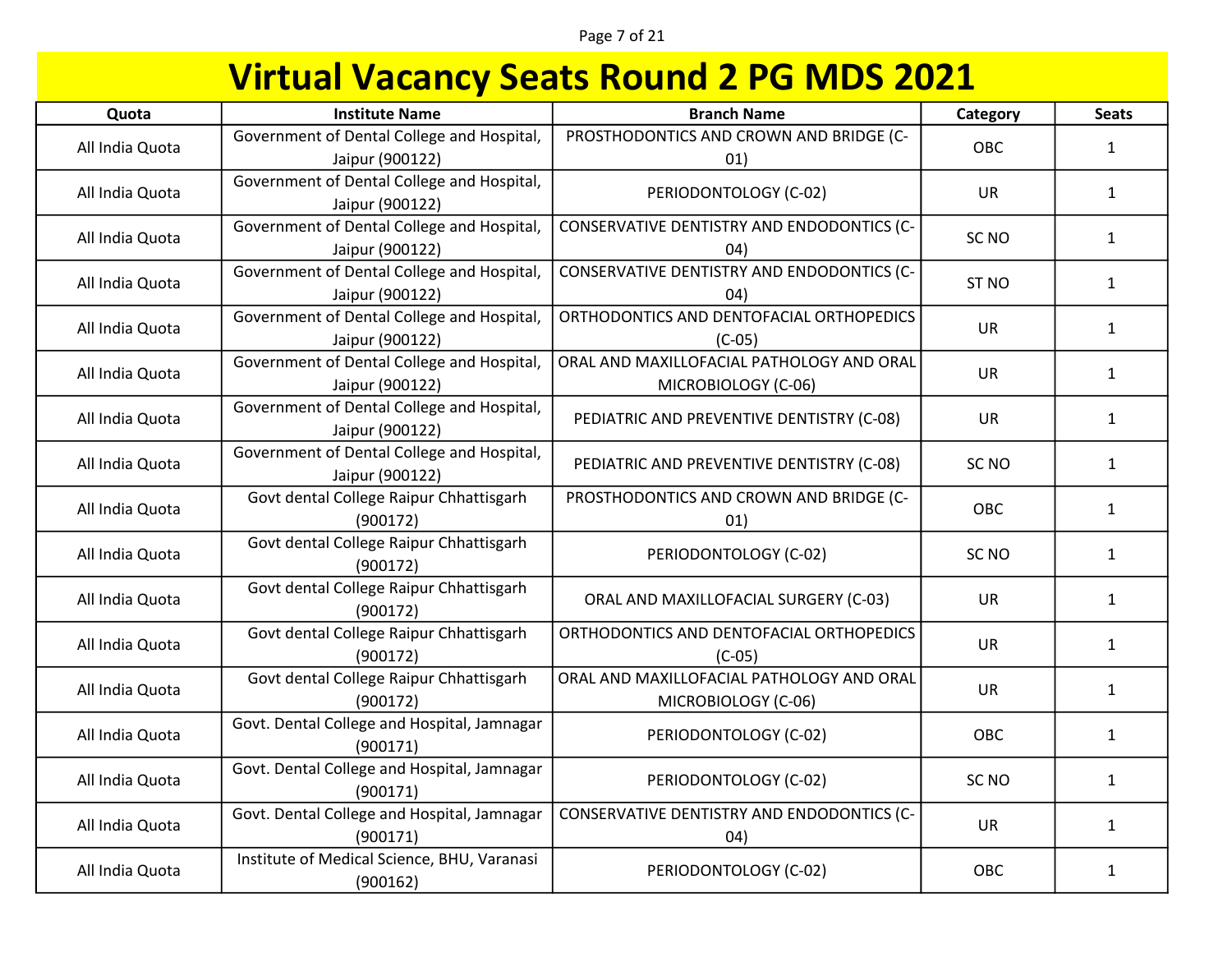Page 8 of 21

| Quota           | <b>Institute Name</b>                                                  | <b>Branch Name</b>                                               | Category         | <b>Seats</b>   |
|-----------------|------------------------------------------------------------------------|------------------------------------------------------------------|------------------|----------------|
| All India Quota | Institute of Medical Science, BHU, Varanasi<br>(900162)                | PERIODONTOLOGY (C-02)                                            | <b>UR</b>        | $\mathbf{1}$   |
| All India Quota | Institute of Medical Science, BHU, Varanasi<br>(900162)                | PEDIATRIC AND PREVENTIVE DENTISTRY (C-08)                        | <b>UR</b>        | $\mathbf{1}$   |
| All India Quota | Mahatma Gandhi PG Institute of Dental<br>Sciences, Puducherry (900119) | ORAL AND MAXILLOFACIAL SURGERY (C-03)                            | OBC              | $\mathbf{1}$   |
| All India Quota | Mahatma Gandhi PG Institute of Dental<br>Sciences, Puducherry (900119) | ORAL AND MAXILLOFACIAL PATHOLOGY AND ORAL<br>MICROBIOLOGY (C-06) | <b>UR</b>        | $\mathbf{1}$   |
| All India Quota | Mahatma Gandhi PG Institute of Dental<br>Sciences, Puducherry (900119) | ORAL MEDICINE AND RADIOLOGY (C-07)                               | <b>UR</b>        | $\mathbf{1}$   |
| All India Quota | Maulana Azad Institute and Dental Science,<br>New Delhi (900103)       | PERIODONTOLOGY (C-02)                                            | SC <sub>NO</sub> | $\mathbf{1}$   |
| All India Quota | Maulana Azad Institute and Dental Science,<br>New Delhi (900103)       | ORAL AND MAXILLOFACIAL SURGERY (C-03)                            | OBC              | $\mathbf{1}$   |
| All India Quota | Maulana Azad Institute and Dental Science,<br>New Delhi (900103)       | ORAL AND MAXILLOFACIAL PATHOLOGY AND ORAL<br>MICROBIOLOGY (C-06) | SC <sub>NO</sub> | $\mathbf{1}$   |
| All India Quota | Nair Dental College and Hospital, Mumbai<br>(900117)                   | CONSERVATIVE DENTISTRY AND ENDODONTICS (C-<br>(04)               | UR               | $\mathbf{1}$   |
| All India Quota | Nair Dental College and Hospital, Mumbai<br>(900117)                   | ORAL AND MAXILLOFACIAL PATHOLOGY AND ORAL<br>MICROBIOLOGY (C-06) | <b>UR</b>        | $\mathbf{1}$   |
| All India Quota | Nair Dental College and Hospital, Mumbai<br>(900117)                   | ORAL MEDICINE AND RADIOLOGY (C-07)                               | OBC              | $\mathbf{1}$   |
| All India Quota | Patna Dental College and Hospital, Patna<br>(900102)                   | PROSTHODONTICS AND CROWN AND BRIDGE (C-<br>01)                   | OBC              | $\mathbf{1}$   |
| All India Quota | Post Graduate Institute of Dental Sciences,<br>Rohtak (900107)         | PROSTHODONTICS AND CROWN AND BRIDGE (C-<br>01)                   | UR               | $\overline{2}$ |
| All India Quota | Post Graduate Institute of Dental Sciences,<br>Rohtak (900107)         | PERIODONTOLOGY (C-02)                                            | SC <sub>NO</sub> | $\mathbf{1}$   |
| All India Quota | Post Graduate Institute of Dental Sciences,<br>Rohtak (900107)         | ORAL AND MAXILLOFACIAL SURGERY (C-03)                            | SC <sub>NO</sub> | $\mathbf{1}$   |
| All India Quota | Post Graduate Institute of Dental Sciences,<br>Rohtak (900107)         | CONSERVATIVE DENTISTRY AND ENDODONTICS (C-<br>04)                | EWS              | $\mathbf{1}$   |
| All India Quota | Post Graduate Institute of Dental Sciences,<br>Rohtak (900107)         | CONSERVATIVE DENTISTRY AND ENDODONTICS (C-<br>04)                | <b>UR</b>        | $\mathbf{1}$   |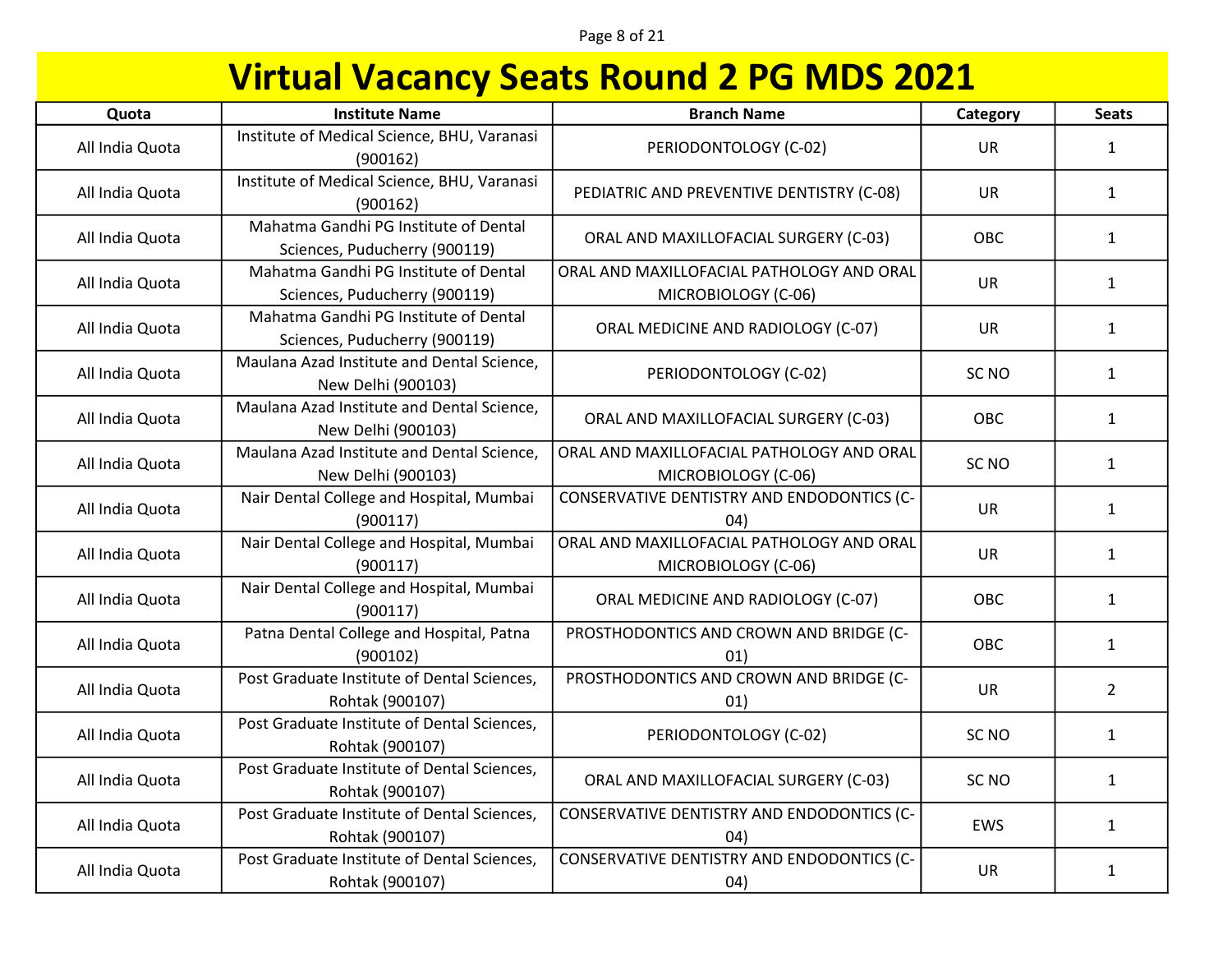Page 9 of 21

| Quota           | <b>Institute Name</b>                                            | <b>Branch Name</b>                                               | Category         | <b>Seats</b>   |
|-----------------|------------------------------------------------------------------|------------------------------------------------------------------|------------------|----------------|
| All India Quota | Post Graduate Institute of Dental Sciences,<br>Rohtak (900107)   | ORTHODONTICS AND DENTOFACIAL ORTHOPEDICS<br>$(C-05)$             | EWS              | $\mathbf{1}$   |
| All India Quota | Post Graduate Institute of Dental Sciences,<br>Rohtak (900107)   | ORAL AND MAXILLOFACIAL PATHOLOGY AND ORAL<br>MICROBIOLOGY (C-06) | <b>UR</b>        | $\overline{2}$ |
| All India Quota | Post Graduate Institute of Dental Sciences,<br>Rohtak (900107)   | ORAL MEDICINE AND RADIOLOGY (C-07)                               | ST <sub>NO</sub> | $\mathbf{1}$   |
| All India Quota | Post Graduate Institute of Dental Sciences,<br>Rohtak (900107)   | PEDIATRIC AND PREVENTIVE DENTISTRY (C-08)                        | <b>UR</b>        | $\mathbf{1}$   |
| All India Quota | Rajah Muthiah Dental College and Hos<br>(900170)                 | PERIODONTOLOGY (C-02)                                            | OBC              | $\mathbf{1}$   |
| All India Quota | Rajah Muthiah Dental College and Hos<br>(900170)                 | ORAL AND MAXILLOFACIAL SURGERY (C-03)                            | OBC              | $\mathbf{1}$   |
| All India Quota | Rajah Muthiah Dental College and Hos<br>(900170)                 | ORAL AND MAXILLOFACIAL SURGERY (C-03)                            | <b>UR</b>        | $\mathbf{1}$   |
| All India Quota | Rajah Muthiah Dental College and Hos<br>(900170)                 | PEDIATRIC AND PREVENTIVE DENTISTRY (C-08)                        | <b>OBC</b>       | $\mathbf{1}$   |
| All India Quota | Regional Dental College, Guwahati (900101)                       | PROSTHODONTICS AND CROWN AND BRIDGE (C-<br>01)                   | <b>UR</b>        | $\mathbf{1}$   |
| All India Quota | Regional Dental College, Guwahati (900101)                       | PERIODONTOLOGY (C-02)                                            | <b>UR</b>        | $\mathbf{1}$   |
| All India Quota | Regional Dental College, Guwahati (900101)                       | ORAL AND MAXILLOFACIAL SURGERY (C-03)                            | SC <sub>NO</sub> | $\mathbf{1}$   |
| All India Quota | Regional Dental College, Guwahati (900101)                       | ORTHODONTICS AND DENTOFACIAL ORTHOPEDICS<br>$(C-05)$             | OBC              | $\mathbf{1}$   |
| All India Quota | RIMS, Government Dental College and<br>Hospital, Kadapa (900160) | PROSTHODONTICS AND CROWN AND BRIDGE (C-<br>01)                   | <b>UR</b>        | $\mathbf{1}$   |
| All India Quota | RIMS, Government Dental College and<br>Hospital, Kadapa (900160) | PERIODONTOLOGY (C-02)                                            | OBC              | $\mathbf{1}$   |
| All India Quota | RIMS, Government Dental College and<br>Hospital, Kadapa (900160) | ORAL AND MAXILLOFACIAL SURGERY (C-03)                            | OBC              | $\mathbf{1}$   |
| All India Quota | RIMS, Government Dental College and<br>Hospital, Kadapa (900160) | ORAL MEDICINE AND RADIOLOGY (C-07)                               | UR               | $\mathbf{1}$   |
| All India Quota | S.C.B Dental College and Hospital, Cuttack<br>(900118)           | PROSTHODONTICS AND CROWN AND BRIDGE (C-<br>01)                   | OBC              | $\mathbf{1}$   |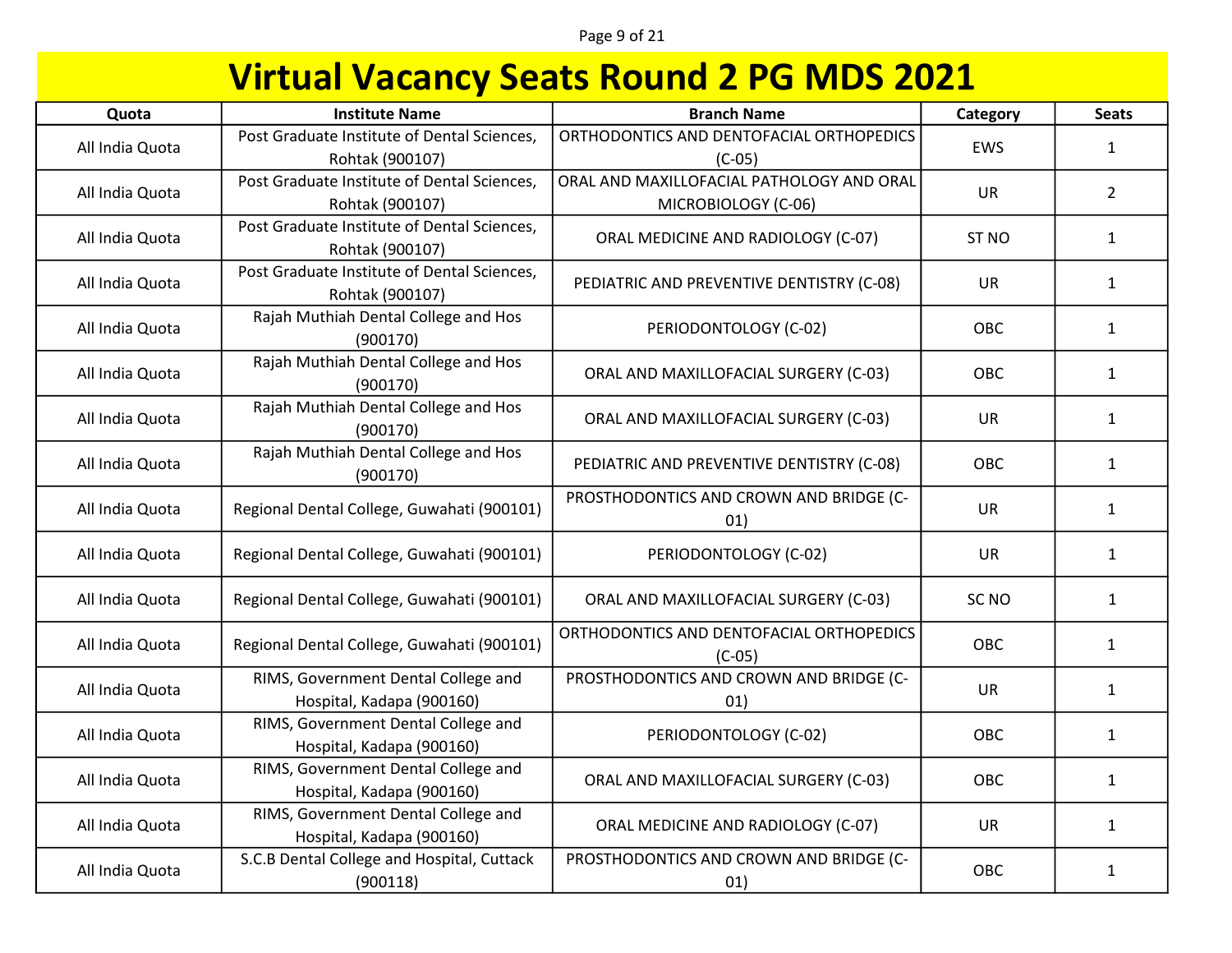Page 10 of 21

| Quota                 | <b>Institute Name</b>                                                        | <b>Branch Name</b>                                               | Category         | <b>Seats</b>   |
|-----------------------|------------------------------------------------------------------------------|------------------------------------------------------------------|------------------|----------------|
| All India Quota       | S.C.B Dental College and Hospital, Cuttack<br>(900118)                       | PROSTHODONTICS AND CROWN AND BRIDGE (C-<br>01)                   | SC <sub>NO</sub> | $\mathbf{1}$   |
| All India Quota       | S.C.B Dental College and Hospital, Cuttack<br>(900118)                       | PERIODONTOLOGY (C-02)                                            | <b>UR</b>        | $\overline{2}$ |
| All India Quota       | S.C.B Dental College and Hospital, Cuttack<br>(900118)                       | ORAL AND MAXILLOFACIAL PATHOLOGY AND ORAL<br>MICROBIOLOGY (C-06) | SC <sub>NO</sub> | $\mathbf{1}$   |
| All India Quota       | S.C.B Dental College and Hospital, Cuttack<br>(900118)                       | ORAL AND MAXILLOFACIAL PATHOLOGY AND ORAL<br>MICROBIOLOGY (C-06) | ST <sub>NO</sub> | $\mathbf{1}$   |
| All India Quota       | S.C.B Dental College and Hospital, Cuttack<br>(900118)                       | ORAL MEDICINE AND RADIOLOGY (C-07)                               | <b>UR</b>        | $\overline{2}$ |
| All India Quota       | S.C.B Dental College and Hospital, Cuttack<br>(900118)                       | PEDIATRIC AND PREVENTIVE DENTISTRY (C-08)                        | OBC              | $\mathbf{1}$   |
| All India Quota       | University College of Medical Sciences, Delhi<br>University (900104)         | PEDIATRIC AND PREVENTIVE DENTISTRY (C-08)                        | EWS              | $\mathbf{1}$   |
| All India Quota       | Uttar Pradesh University of Medical Sciences,<br>Saifai, Etawah, UP (900126) | PERIODONTOLOGY (C-02)                                            | <b>UR</b>        | $\mathbf{1}$   |
| Internal Quota        | Institute of Medical Science, BHU, Varanasi<br>(900162)                      | PERIODONTOLOGY (C-02)                                            | <b>UR</b>        | $\mathbf{1}$   |
| <b>Internal Quota</b> | Institute of Medical Science, BHU, Varanasi<br>(900162)                      | CONSERVATIVE DENTISTRY AND ENDODONTICS (C-<br>04)                | UR               | $\mathbf{1}$   |
| Internal Quota        | Lady Hardinge Medical College, New Delhi<br>(900165)                         | ORAL AND MAXILLOFACIAL SURGERY (C-03)                            | <b>UR</b>        | $\mathbf{1}$   |
| Internal Quota        | Maulana Azad Institute and Dental Science,<br>New Delhi (900103)             | PERIODONTOLOGY (C-02)                                            | <b>EWS</b>       | $\mathbf{1}$   |
| Internal Quota        | Maulana Azad Institute and Dental Science,<br>New Delhi (900103)             | PERIODONTOLOGY (C-02)                                            | <b>UR</b>        | $\mathbf{1}$   |
| <b>Internal Quota</b> | Maulana Azad Institute and Dental Science,<br>New Delhi (900103)             | ORAL MEDICINE AND RADIOLOGY (C-07)                               | <b>UR</b>        | $\mathbf{1}$   |
| <b>Internal Quota</b> | University College of Medical Sciences, Delhi<br>University (900104)         | PEDIATRIC AND PREVENTIVE DENTISTRY (C-08)                        | OBC              | $\mathbf{1}$   |
| Jain Minority Quota   | K M Shah Dental College, SumanDeep<br>Vidyapeeth, Vadodara (900128)          | PROSTHODONTICS AND CROWN AND BRIDGE (C-<br>01)                   | UR               | $\overline{2}$ |
| Jain Minority Quota   | K M Shah Dental College, SumanDeep<br>Vidyapeeth, Vadodara (900128)          | PERIODONTOLOGY (C-02)                                            | <b>UR</b>        | $\mathbf{1}$   |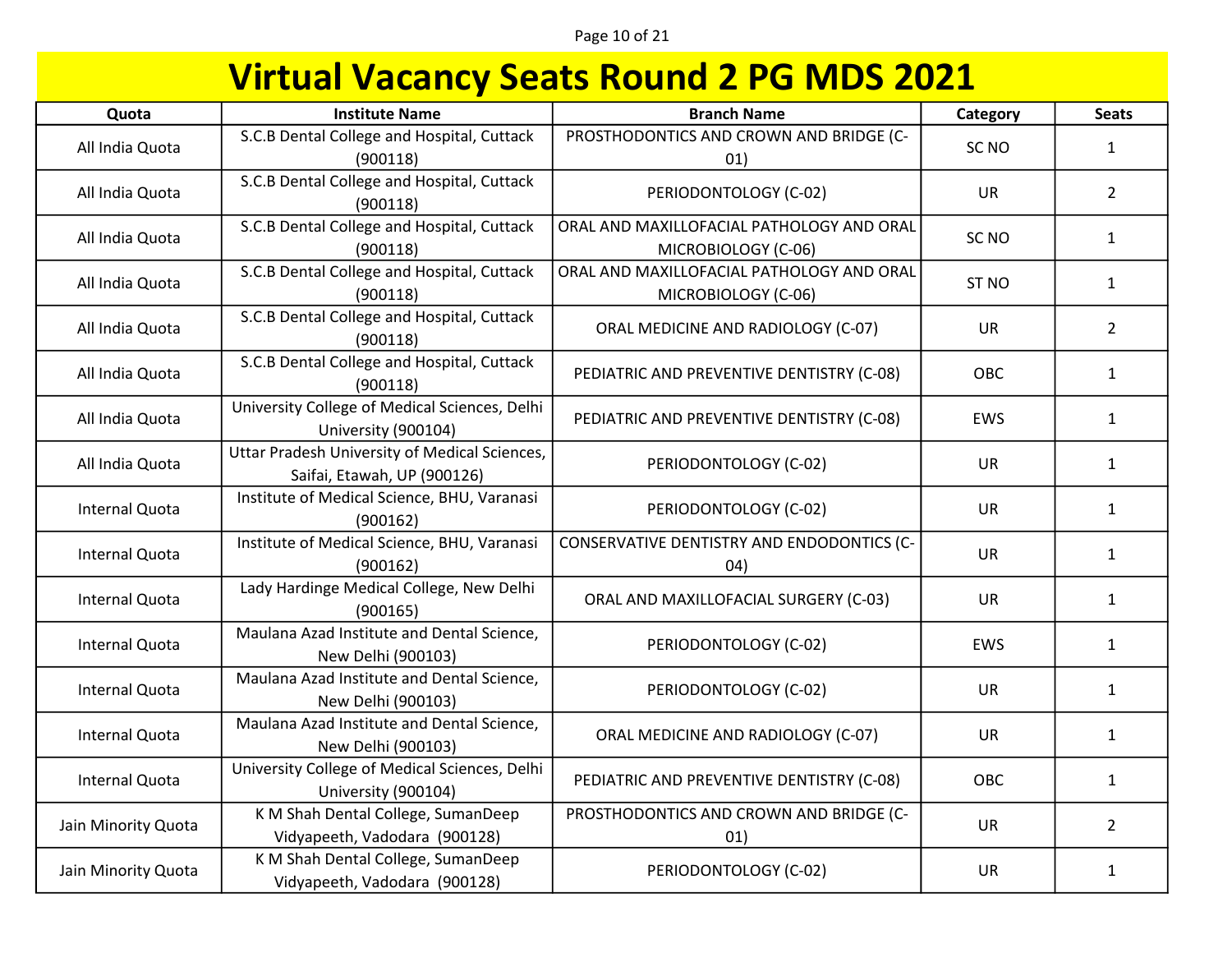### Page 11 of 21

| Quota                          | <b>Institute Name</b>                                               | <b>Branch Name</b>                                               | Category  | <b>Seats</b>   |
|--------------------------------|---------------------------------------------------------------------|------------------------------------------------------------------|-----------|----------------|
| Jain Minority Quota            | K M Shah Dental College, SumanDeep<br>Vidyapeeth, Vadodara (900128) | ORTHODONTICS AND DENTOFACIAL ORTHOPEDICS<br>$(C-05)$             | <b>UR</b> | 1              |
| Jain Minority Quota            | K M Shah Dental College, SumanDeep<br>Vidyapeeth, Vadodara (900128) | PEDIATRIC AND PREVENTIVE DENTISTRY (C-08)                        | <b>UR</b> | $\mathbf{1}$   |
| Management/Paid Seats<br>Quota | AB Shetty Memorial Inst. of Dental Sce.,<br>Mangaluru (900133)      | PROSTHODONTICS AND CROWN AND BRIDGE (C-<br>01)                   | UR        | 3              |
| Management/Paid Seats<br>Quota | AB Shetty Memorial Inst. of Dental Sce.,<br>Mangaluru (900133)      | ORAL AND MAXILLOFACIAL SURGERY (C-03)                            | <b>UR</b> | 3              |
| Management/Paid Seats<br>Quota | AB Shetty Memorial Inst. of Dental Sce.,<br>Mangaluru (900133)      | CONSERVATIVE DENTISTRY AND ENDODONTICS (C-<br>04)                | UR        | 4              |
| Management/Paid Seats<br>Quota | AB Shetty Memorial Inst. of Dental Sce.,<br>Mangaluru (900133)      | ORTHODONTICS AND DENTOFACIAL ORTHOPEDICS<br>$(C-05)$             | <b>UR</b> | 3              |
| Management/Paid Seats<br>Quota | AB Shetty Memorial Inst. of Dental Sce.,<br>Mangaluru (900133)      | PEDIATRIC AND PREVENTIVE DENTISTRY (C-08)                        | <b>UR</b> | $\overline{2}$ |
| Management/Paid Seats<br>Quota | Amrita School of Dentistry, Kochi (900137)                          | PROSTHODONTICS AND CROWN AND BRIDGE (C-<br>01)                   | <b>UR</b> | $\mathbf{1}$   |
| Management/Paid Seats<br>Quota | Amrita School of Dentistry, Kochi (900137)                          | PERIODONTOLOGY (C-02)                                            | <b>UR</b> | $\overline{2}$ |
| Management/Paid Seats<br>Quota | Amrita School of Dentistry, Kochi (900137)                          | CONSERVATIVE DENTISTRY AND ENDODONTICS (C-<br>04)                | <b>UR</b> | 3              |
| Management/Paid Seats<br>Quota | Amrita School of Dentistry, Kochi (900137)                          | ORAL AND MAXILLOFACIAL PATHOLOGY AND ORAL<br>MICROBIOLOGY (C-06) | UR        | $\mathbf{1}$   |
| Management/Paid Seats<br>Quota | Amrita School of Dentistry, Kochi (900137)                          | ORAL MEDICINE AND RADIOLOGY (C-07)                               | <b>UR</b> | $\mathbf{1}$   |
| Management/Paid Seats<br>Quota | Amrita School of Dentistry, Kochi (900137)                          | PEDIATRIC AND PREVENTIVE DENTISTRY (C-08)                        | <b>UR</b> | $\mathbf{1}$   |
| Management/Paid Seats<br>Quota | Amrita School of Dentistry, Kochi (900137)                          | PUBLIC HEALTH DENTISTRY (C-09)                                   | <b>UR</b> | $\mathbf{1}$   |
| Management/Paid Seats<br>Quota | Bharati Vidyapeeth DU Dental College and<br>Hospt., Pune (900140)   | PROSTHODONTICS AND CROWN AND BRIDGE (C-<br>01)                   | <b>UR</b> | $\mathbf{1}$   |
| Management/Paid Seats<br>Quota | Bharati Vidyapeeth DU Dental College and<br>Hospt., Pune (900140)   | PERIODONTOLOGY (C-02)                                            | <b>UR</b> | $\overline{2}$ |
| Management/Paid Seats<br>Quota | Bharati Vidyapeeth DU Dental College and<br>Hospt., Pune (900140)   | ORAL AND MAXILLOFACIAL SURGERY (C-03)                            | <b>UR</b> | $\mathbf{1}$   |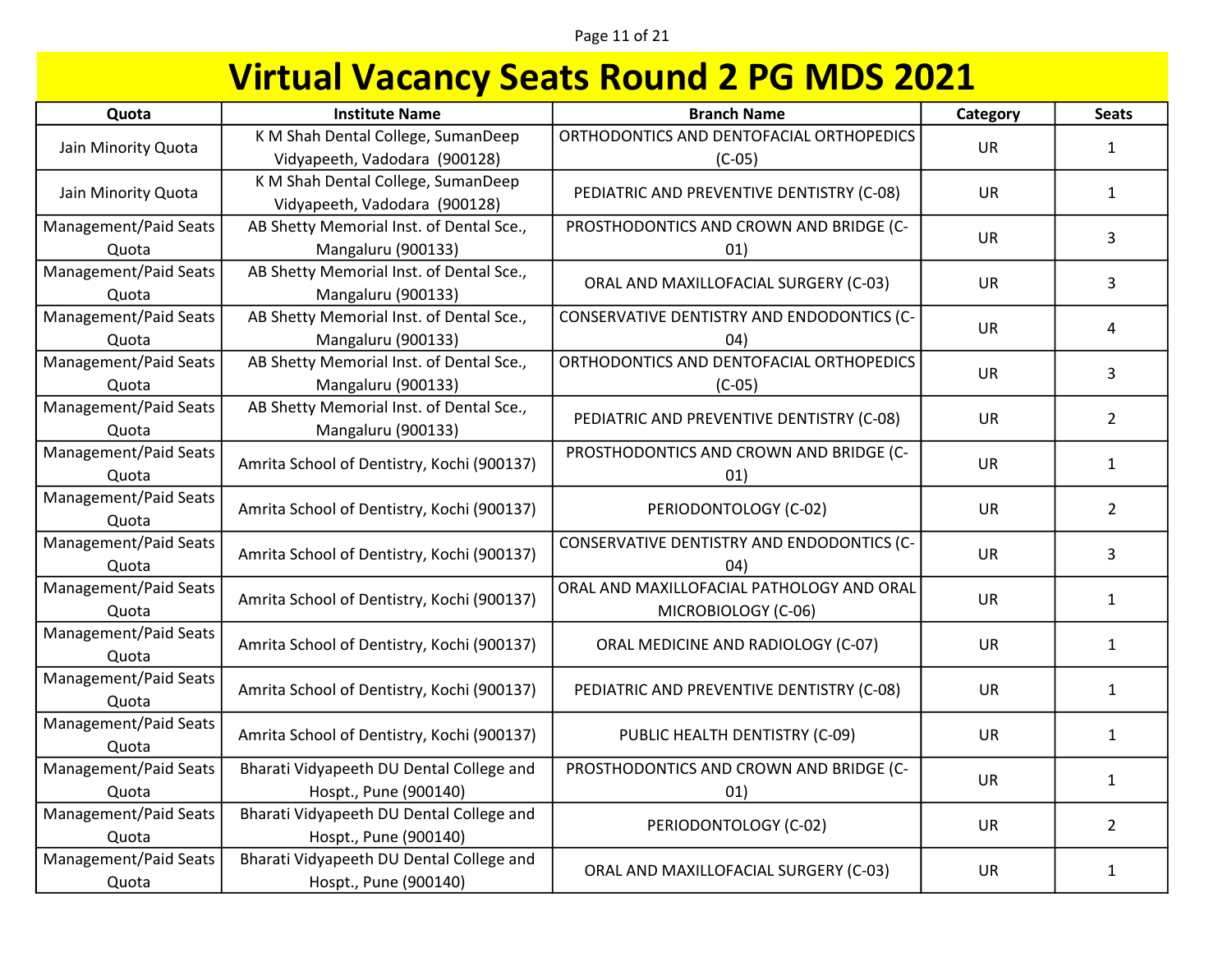| Quota                 | <b>Institute Name</b>                           | <b>Branch Name</b>                         | Category  | <b>Seats</b>   |
|-----------------------|-------------------------------------------------|--------------------------------------------|-----------|----------------|
| Management/Paid Seats | Bharati Vidyapeeth DU Dental College and        | CONSERVATIVE DENTISTRY AND ENDODONTICS (C- | UR        | $\mathbf{1}$   |
| Quota                 | Hospt., Pune (900140)                           | (04)                                       |           |                |
| Management/Paid Seats | Bharati Vidyapeeth DU Dental College and        | ORTHODONTICS AND DENTOFACIAL ORTHOPEDICS   | <b>UR</b> | $\overline{2}$ |
| Quota                 | Hospt., Pune (900140)                           | $(C-05)$                                   |           |                |
| Management/Paid Seats | Bharati Vidyapeeth DU Dental College and        | ORAL MEDICINE AND RADIOLOGY (C-07)         | UR        | $\overline{2}$ |
| Quota                 | Hospt., Pune (900140)                           |                                            |           |                |
| Management/Paid Seats | Bharati Vidyapeeth DU Dental College and        | PEDIATRIC AND PREVENTIVE DENTISTRY (C-08)  | UR        | $\mathbf{1}$   |
| Quota                 | Hospt., Pune (900140)                           |                                            |           |                |
| Management/Paid Seats | <b>BVDU Dental College and Hospital, Navi</b>   | PROSTHODONTICS AND CROWN AND BRIDGE (C-    | <b>UR</b> | 4              |
| Quota                 | Mumbai (900138)                                 | 01)                                        |           |                |
| Management/Paid Seats | <b>BVDU Dental College and Hospital, Navi</b>   | PERIODONTOLOGY (C-02)                      | <b>UR</b> | $\overline{2}$ |
| Quota                 | Mumbai (900138)                                 |                                            |           |                |
| Management/Paid Seats | <b>BVDU Dental College and Hospital, Navi</b>   | CONSERVATIVE DENTISTRY AND ENDODONTICS (C- | UR        | $\overline{2}$ |
| Quota                 | Mumbai (900138)                                 | 04)                                        |           |                |
| Management/Paid Seats | <b>BVDU Dental College and Hospital, Navi</b>   | ORTHODONTICS AND DENTOFACIAL ORTHOPEDICS   | UR        | 3              |
| Quota                 | Mumbai (900138)                                 | $(C-05)$                                   |           |                |
| Management/Paid Seats | <b>BVDU Dental College and Hospital, Navi</b>   | PEDIATRIC AND PREVENTIVE DENTISTRY (C-08)  | UR        | $\mathbf{2}$   |
| Quota                 | Mumbai (900138)                                 |                                            |           |                |
| Management/Paid Seats | <b>BVDU Dental College and Hospital, Sangli</b> | PROSTHODONTICS AND CROWN AND BRIDGE (C-    | UR        | $\mathbf{1}$   |
| Quota                 | (900139)                                        | 01)                                        |           |                |
| Management/Paid Seats | <b>BVDU Dental College and Hospital, Sangli</b> | ORAL AND MAXILLOFACIAL SURGERY (C-03)      | <b>UR</b> | $\overline{2}$ |
| Quota                 | (900139)                                        |                                            |           |                |
| Management/Paid Seats | <b>BVDU Dental College and Hospital, Sangli</b> | CONSERVATIVE DENTISTRY AND ENDODONTICS (C- | UR        | $\mathbf{1}$   |
| Quota                 | (900139)                                        | (04)                                       |           |                |
| Management/Paid Seats | <b>BVDU Dental College and Hospital, Sangli</b> | PEDIATRIC AND PREVENTIVE DENTISTRY (C-08)  | <b>UR</b> | $\mathbf{1}$   |
| Quota                 | (900139)                                        |                                            |           |                |
| Management/Paid Seats | Dr. DY Patil Dental College and Hosp. Navi      | PROSTHODONTICS AND CROWN AND BRIDGE (C-    | <b>UR</b> | $\mathbf{1}$   |
| Quota                 | Mumbai (900142)                                 | 01)                                        |           |                |
| Management/Paid Seats | Dr. DY Patil Dental College and Hosp. Navi      | PERIODONTOLOGY (C-02)                      | <b>UR</b> | $\overline{2}$ |
| Quota                 | Mumbai (900142)                                 |                                            |           |                |
| Management/Paid Seats | Dr. DY Patil Dental College and Hosp. Navi      | ORAL AND MAXILLOFACIAL SURGERY (C-03)      | <b>UR</b> | $\overline{2}$ |
| Quota                 | Mumbai (900142)                                 |                                            |           |                |
| Management/Paid Seats | Dr. DY Patil Dental College and Hosp. Navi      | CONSERVATIVE DENTISTRY AND ENDODONTICS (C- | <b>UR</b> | $\mathbf{1}$   |
| Quota                 | Mumbai (900142)                                 | 04)                                        |           |                |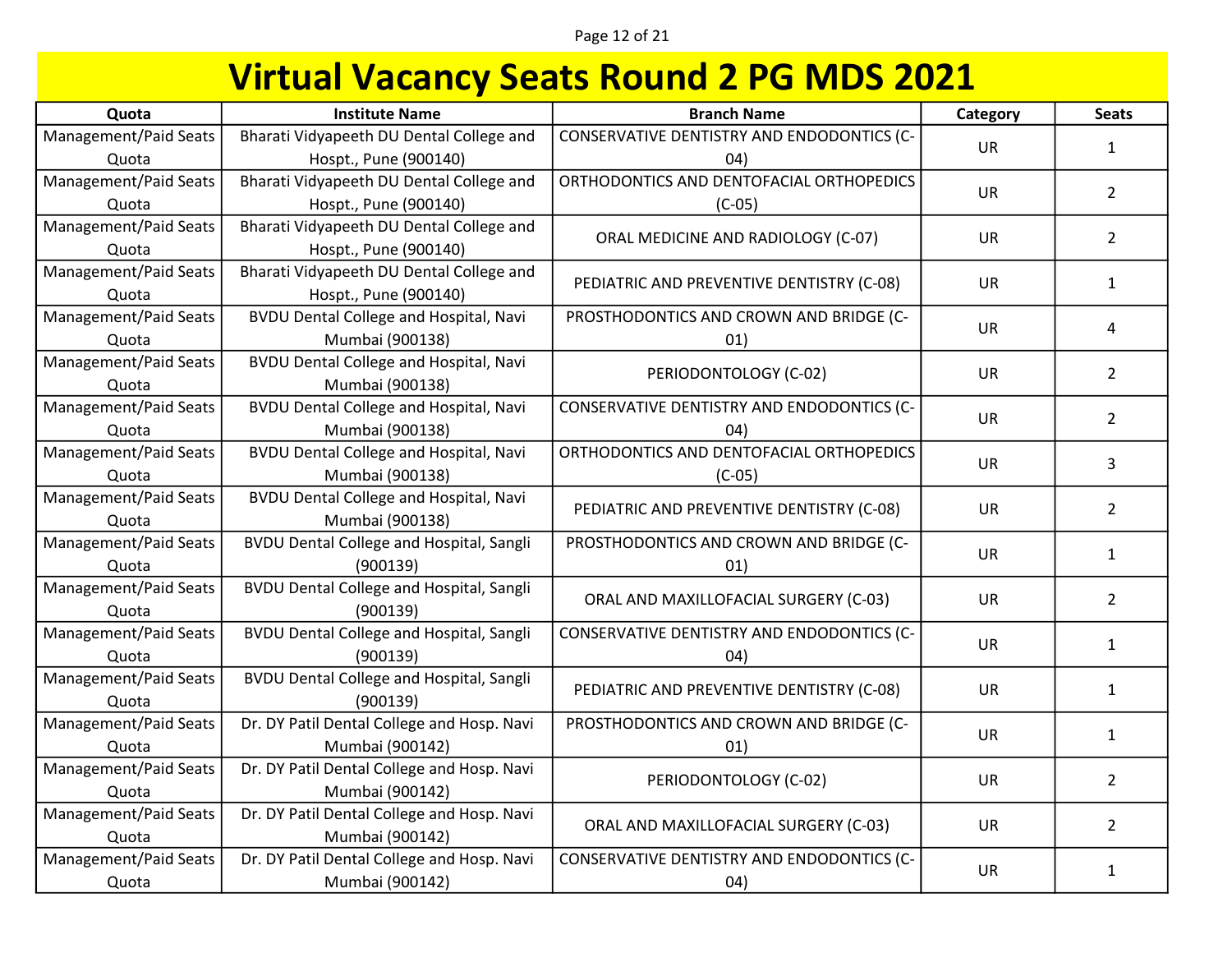| Quota                 | <b>Institute Name</b>                      | <b>Branch Name</b>                         | Category  | <b>Seats</b>   |
|-----------------------|--------------------------------------------|--------------------------------------------|-----------|----------------|
| Management/Paid Seats | Dr. DY Patil Dental College and Hosp. Navi | ORTHODONTICS AND DENTOFACIAL ORTHOPEDICS   | UR        | $\overline{2}$ |
| Quota                 | Mumbai (900142)                            | $(C-05)$                                   |           |                |
| Management/Paid Seats | Dr. DY Patil Dental College and Hosp. Navi | PEDIATRIC AND PREVENTIVE DENTISTRY (C-08)  | <b>UR</b> | $\mathbf{1}$   |
| Quota                 | Mumbai (900142)                            |                                            |           |                |
| Management/Paid Seats | Dr. DY Patil Dental College and Hosp. Pune | PROSTHODONTICS AND CROWN AND BRIDGE (C-    | <b>UR</b> | 4              |
| Quota                 | (900141)                                   | 01)                                        |           |                |
| Management/Paid Seats | Dr. DY Patil Dental College and Hosp. Pune | PERIODONTOLOGY (C-02)                      | UR        | 3              |
| Quota                 | (900141)                                   |                                            |           |                |
| Management/Paid Seats | Dr. DY Patil Dental College and Hosp. Pune | ORAL AND MAXILLOFACIAL SURGERY (C-03)      | <b>UR</b> | 5              |
| Quota                 | (900141)                                   |                                            |           |                |
| Management/Paid Seats | Dr. DY Patil Dental College and Hosp. Pune | CONSERVATIVE DENTISTRY AND ENDODONTICS (C- | <b>UR</b> | $\overline{2}$ |
| Quota                 | (900141)                                   | 04)                                        |           |                |
| Management/Paid Seats | Dr. DY Patil Dental College and Hosp. Pune | ORTHODONTICS AND DENTOFACIAL ORTHOPEDICS   | <b>UR</b> | $\overline{2}$ |
| Quota                 | (900141)                                   | $(C-05)$                                   |           |                |
| Management/Paid Seats | Dr. DY Patil Dental College and Hosp. Pune | ORAL MEDICINE AND RADIOLOGY (C-07)         | UR        | $\mathbf{1}$   |
| Quota                 | (900141)                                   |                                            |           |                |
| Management/Paid Seats | Dr. DY Patil Dental College and Hosp. Pune | PEDIATRIC AND PREVENTIVE DENTISTRY (C-08)  | UR        | 3              |
| Quota                 | (900141)                                   |                                            |           |                |
| Management/Paid Seats | Dr. DY Patil Dental College and Hosp. Pune | PUBLIC HEALTH DENTISTRY (C-09)             | <b>UR</b> | $\mathbf{1}$   |
| Quota                 | (900141)                                   |                                            |           |                |
| Management/Paid Seats | Indira Gandhi Dental College and SBV,      | PROSTHODONTICS AND CROWN AND BRIDGE (C-    | <b>UR</b> | $\mathbf{1}$   |
| Quota                 | Pondycherry (900148)                       | 01)                                        |           |                |
| Management/Paid Seats | Indira Gandhi Dental College and SBV,      | ORAL AND MAXILLOFACIAL SURGERY (C-03)      | <b>UR</b> | $\mathbf{1}$   |
| Quota                 | Pondycherry (900148)                       |                                            |           |                |
| Management/Paid Seats | Indira Gandhi Dental College and SBV,      | CONSERVATIVE DENTISTRY AND ENDODONTICS (C- | UR        | $\overline{2}$ |
| Quota                 | Pondycherry (900148)                       | (04)                                       |           |                |
| Management/Paid Seats | Indira Gandhi Dental College and SBV,      | ORTHODONTICS AND DENTOFACIAL ORTHOPEDICS   | UR        | $\mathbf{1}$   |
| Quota                 | Pondycherry (900148)                       | $(C-05)$                                   |           |                |
| Management/Paid Seats | Indira Gandhi Dental College and SBV,      | PEDIATRIC AND PREVENTIVE DENTISTRY (C-08)  | <b>UR</b> | $\overline{2}$ |
| Quota                 | Pondycherry (900148)                       |                                            |           |                |
| Management/Paid Seats | Indira Gandhi Dental College and SBV,      | PUBLIC HEALTH DENTISTRY (C-09)             | <b>UR</b> | $\mathbf{1}$   |
| Quota                 | Pondycherry (900148)                       |                                            |           |                |
| Management/Paid Seats | Institute of Dental Sciences, Bhubaneswar  | PERIODONTOLOGY (C-02)                      | <b>UR</b> | $\mathbf{1}$   |
| Quota                 | (900147)                                   |                                            |           |                |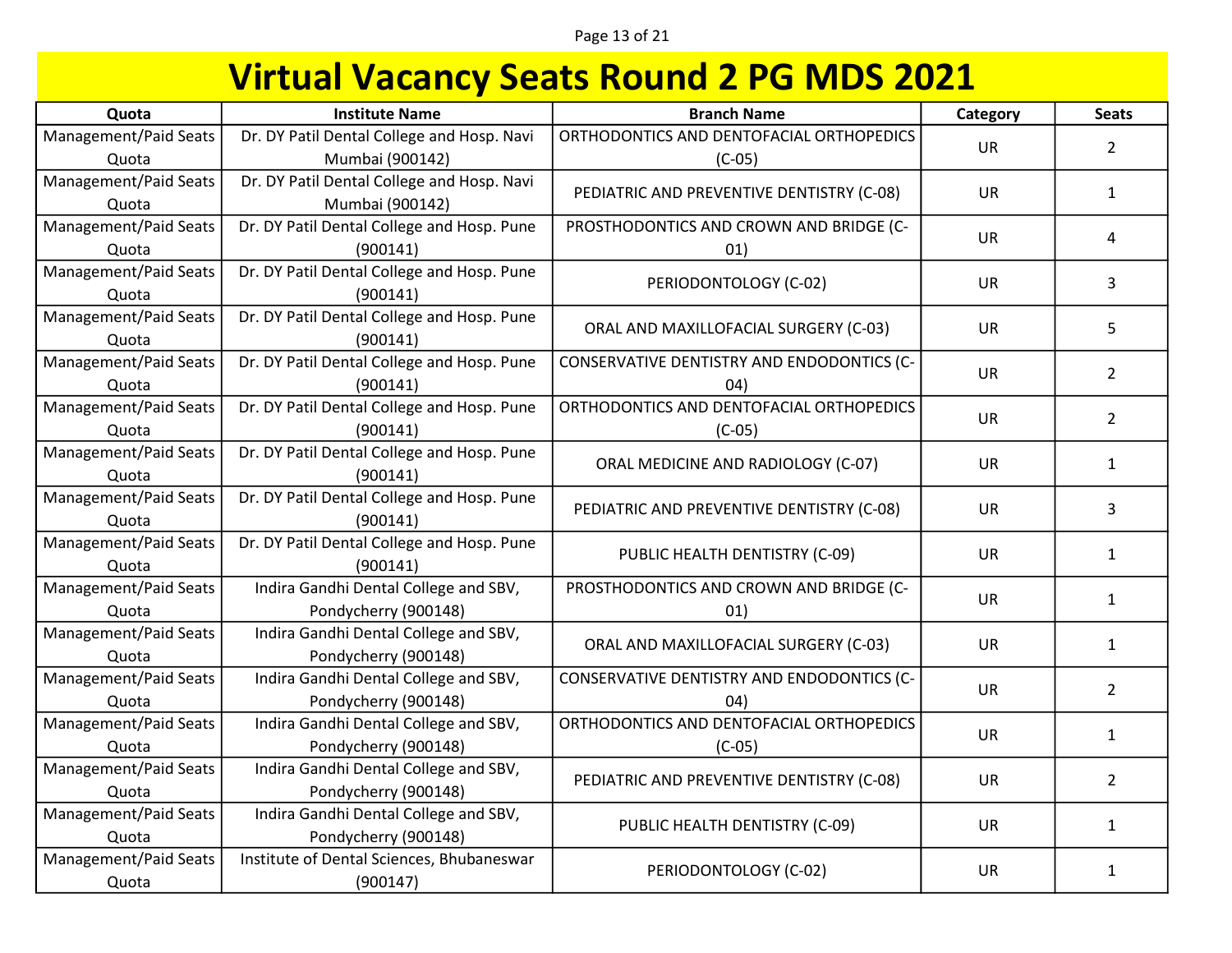| Quota                 | <b>Institute Name</b>                     | <b>Branch Name</b>                         | Category  | <b>Seats</b>   |
|-----------------------|-------------------------------------------|--------------------------------------------|-----------|----------------|
| Management/Paid Seats | Institute of Dental Sciences, Bhubaneswar | CONSERVATIVE DENTISTRY AND ENDODONTICS (C- | UR        | $\mathbf{1}$   |
| Quota                 | (900147)                                  | (04)                                       |           |                |
| Management/Paid Seats | Institute of Dental Sciences, Bhubaneswar | ORTHODONTICS AND DENTOFACIAL ORTHOPEDICS   | <b>UR</b> | $\mathbf{1}$   |
| Quota                 | (900147)                                  | $(C-05)$                                   |           |                |
| Management/Paid Seats | Institute of Dental Sciences, Bhubaneswar | ORAL AND MAXILLOFACIAL PATHOLOGY AND ORAL  | UR        | $\mathbf{1}$   |
| Quota                 | (900147)                                  | MICROBIOLOGY (C-06)                        |           |                |
| Management/Paid Seats | Institute of Dental Sciences, Bhubaneswar | ORAL MEDICINE AND RADIOLOGY (C-07)         | UR        | $\overline{2}$ |
| Quota                 | (900147)                                  |                                            |           |                |
| Management/Paid Seats | Institute of Dental Sciences, Bhubaneswar | PEDIATRIC AND PREVENTIVE DENTISTRY (C-08)  | UR        | $\overline{2}$ |
| Quota                 | (900147)                                  |                                            |           |                |
| Management/Paid Seats | JSS Dental College and Hospital, Mysuru   | PROSTHODONTICS AND CROWN AND BRIDGE (C-    | <b>UR</b> | $\overline{2}$ |
| Quota                 | (900132)                                  | 01)                                        |           |                |
| Management/Paid Seats | JSS Dental College and Hospital, Mysuru   | ORAL AND MAXILLOFACIAL SURGERY (C-03)      | <b>UR</b> | $\mathbf{1}$   |
| Quota                 | (900132)                                  |                                            |           |                |
| Management/Paid Seats | JSS Dental College and Hospital, Mysuru   | PEDIATRIC AND PREVENTIVE DENTISTRY (C-08)  | UR        | $\overline{2}$ |
| Quota                 | (900132)                                  |                                            |           |                |
| Management/Paid Seats | K M Shah Dental College, SumanDeep        | PROSTHODONTICS AND CROWN AND BRIDGE (C-    | UR        | $\mathbf{1}$   |
| Quota                 | Vidyapeeth, Vadodara (900128)             | 01)                                        |           |                |
| Management/Paid Seats | K M Shah Dental College, SumanDeep        | PERIODONTOLOGY (C-02)                      | <b>UR</b> | $\overline{2}$ |
| Quota                 | Vidyapeeth, Vadodara (900128)             |                                            |           |                |
| Management/Paid Seats | K M Shah Dental College, SumanDeep        | ORAL AND MAXILLOFACIAL SURGERY (C-03)      | <b>UR</b> | $\mathbf{1}$   |
| Quota                 | Vidyapeeth, Vadodara (900128)             |                                            |           |                |
| Management/Paid Seats | K M Shah Dental College, SumanDeep        | CONSERVATIVE DENTISTRY AND ENDODONTICS (C- | UR        | $\mathbf{1}$   |
| Quota                 | Vidyapeeth, Vadodara (900128)             | (04)                                       |           |                |
| Management/Paid Seats | K M Shah Dental College, SumanDeep        | ORTHODONTICS AND DENTOFACIAL ORTHOPEDICS   | UR        | $\overline{2}$ |
| Quota                 | Vidyapeeth, Vadodara (900128)             | $(C-05)$                                   |           |                |
| Management/Paid Seats | K M Shah Dental College, SumanDeep        | PEDIATRIC AND PREVENTIVE DENTISTRY (C-08)  | UR        | 4              |
| Quota                 | Vidyapeeth, Vadodara (900128)             |                                            |           |                |
| Management/Paid Seats | Kalinga Institute of Dental Sciences,     | PROSTHODONTICS AND CROWN AND BRIDGE (C-    | <b>UR</b> | 3              |
| Quota                 | Bhubaneswar (900146)                      | 01)                                        |           |                |
| Management/Paid Seats | Kalinga Institute of Dental Sciences,     |                                            | UR        | $\overline{2}$ |
| Quota                 | Bhubaneswar (900146)                      | PERIODONTOLOGY (C-02)                      |           |                |
| Management/Paid Seats | Kalinga Institute of Dental Sciences,     | ORTHODONTICS AND DENTOFACIAL ORTHOPEDICS   | UR        | $\mathbf{1}$   |
| Quota                 | Bhubaneswar (900146)                      | $(C-05)$                                   |           |                |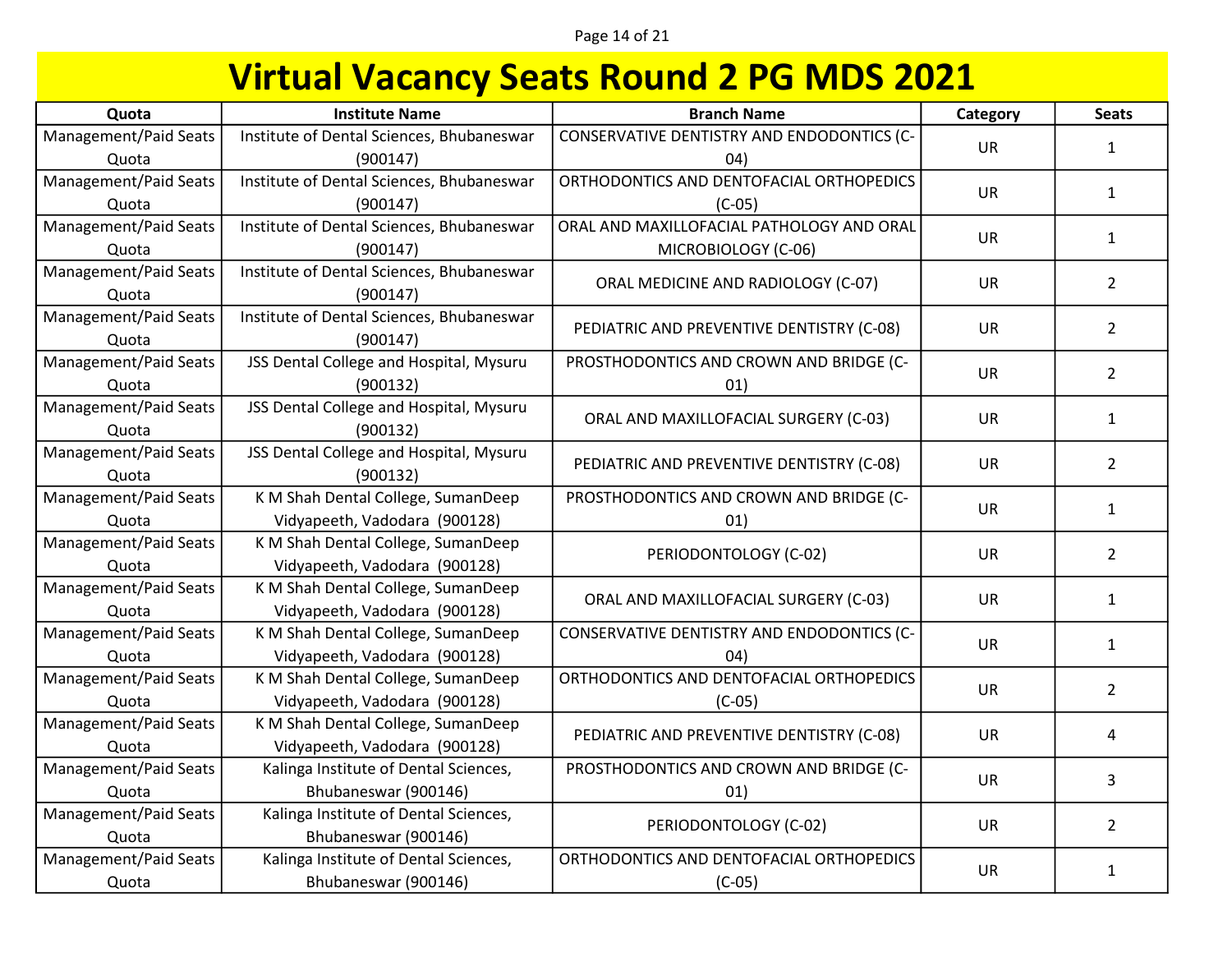| Quota                 | <b>Institute Name</b>                          | <b>Branch Name</b>                         | Category  | <b>Seats</b>   |
|-----------------------|------------------------------------------------|--------------------------------------------|-----------|----------------|
| Management/Paid Seats | Kalinga Institute of Dental Sciences,          | ORAL AND MAXILLOFACIAL PATHOLOGY AND ORAL  | <b>UR</b> | $\overline{2}$ |
| Quota                 | Bhubaneswar (900146)                           | MICROBIOLOGY (C-06)                        |           |                |
| Management/Paid Seats | Kalinga Institute of Dental Sciences,          | ORAL MEDICINE AND RADIOLOGY (C-07)         | <b>UR</b> | $\mathbf{1}$   |
| Quota                 | Bhubaneswar (900146)                           |                                            |           |                |
| Management/Paid Seats | KLE VK Inst. of Dental Scie. Belagavi (900136) | PROSTHODONTICS AND CROWN AND BRIDGE (C-    | <b>UR</b> | $\overline{2}$ |
| Quota                 |                                                | 01)                                        |           |                |
| Management/Paid Seats | KLE VK Inst. of Dental Scie. Belagavi (900136) | PERIODONTOLOGY (C-02)                      | <b>UR</b> | 3              |
| Quota                 |                                                |                                            |           |                |
| Management/Paid Seats | KLE VK Inst. of Dental Scie. Belagavi (900136) | ORAL AND MAXILLOFACIAL SURGERY (C-03)      | <b>UR</b> | 3              |
| Quota                 |                                                |                                            |           |                |
| Management/Paid Seats | KLE VK Inst. of Dental Scie. Belagavi (900136) | CONSERVATIVE DENTISTRY AND ENDODONTICS (C- | <b>UR</b> | $\mathbf{1}$   |
| Quota                 |                                                | (04)                                       |           |                |
| Management/Paid Seats | KLE VK Inst. of Dental Scie. Belagavi (900136) | ORTHODONTICS AND DENTOFACIAL ORTHOPEDICS   | <b>UR</b> | $\overline{2}$ |
| Quota                 |                                                | $(C-05)$                                   |           |                |
| Management/Paid Seats | KLE VK Inst. of Dental Scie. Belagavi (900136) | ORAL AND MAXILLOFACIAL PATHOLOGY AND ORAL  | <b>UR</b> | $\overline{2}$ |
| Quota                 |                                                | MICROBIOLOGY (C-06)                        |           |                |
| Management/Paid Seats | KLE VK Inst. of Dental Scie. Belagavi (900136) | PUBLIC HEALTH DENTISTRY (C-09)             | <b>UR</b> | $\mathbf{1}$   |
| Quota                 |                                                |                                            |           |                |
| Management/Paid Seats | MANAV RACHNA DENTAL COLLEGE                    | PROSTHODONTICS AND CROWN AND BRIDGE (C-    | <b>UR</b> | $\mathbf{1}$   |
| Quota                 | <b>FARIDABAD (900174)</b>                      | 01)                                        |           |                |
| Management/Paid Seats | MANAV RACHNA DENTAL COLLEGE                    | PERIODONTOLOGY (C-02)                      | <b>UR</b> | $\overline{2}$ |
| Quota                 | FARIDABAD (900174)                             |                                            |           |                |
| Management/Paid Seats | MANAV RACHNA DENTAL COLLEGE                    | CONSERVATIVE DENTISTRY AND ENDODONTICS (C- | <b>UR</b> | $\mathbf{1}$   |
| Quota                 | <b>FARIDABAD (900174)</b>                      | 04)                                        |           |                |
| Management/Paid Seats | Manipal College of Dental Sce., Manipal        | PROSTHODONTICS AND CROWN AND BRIDGE (C-    | <b>UR</b> | $\mathbf{1}$   |
| Quota                 | (900134)                                       | 01)                                        |           |                |
| Management/Paid Seats | Manipal College of Dental Sce., Manipal        | PERIODONTOLOGY (C-02)                      | <b>UR</b> | $\overline{2}$ |
| Quota                 | (900134)                                       |                                            |           |                |
| Management/Paid Seats | Manipal College of Dental Sce., Manipal        | ORAL AND MAXILLOFACIAL SURGERY (C-03)      | <b>UR</b> | $\mathbf{1}$   |
| Quota                 | (900134)                                       |                                            |           |                |
| Management/Paid Seats | Manipal College of Dental Sce., Manipal        | CONSERVATIVE DENTISTRY AND ENDODONTICS (C- | UR        | 3              |
| Quota                 | (900134)                                       | 04)                                        |           |                |
| Management/Paid Seats | Manipal College of Dental Sce., Manipal        | ORTHODONTICS AND DENTOFACIAL ORTHOPEDICS   | <b>UR</b> | $\overline{2}$ |
| Quota                 | (900134)                                       | $(C-05)$                                   |           |                |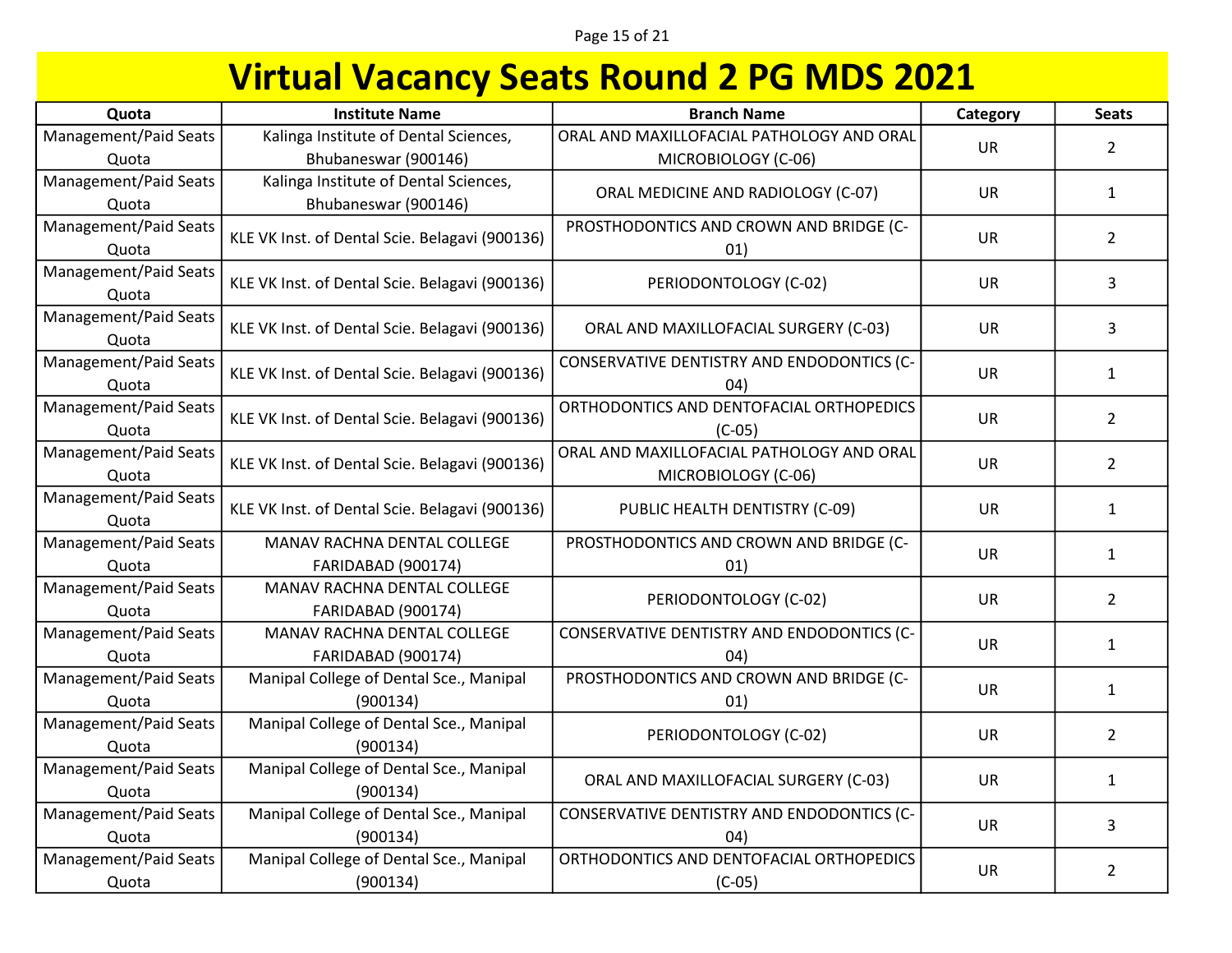### Page 16 of 21

| Quota                          | <b>Institute Name</b>                                         | <b>Branch Name</b>                                               | Category  | <b>Seats</b>   |
|--------------------------------|---------------------------------------------------------------|------------------------------------------------------------------|-----------|----------------|
| Management/Paid Seats<br>Quota | Manipal College of Dental Sce., Manipal<br>(900134)           | ORAL MEDICINE AND RADIOLOGY (C-07)                               | UR        | $\mathbf{1}$   |
| Management/Paid Seats<br>Quota | Manipal College of Dental Sce., Manipal<br>(900134)           | PEDIATRIC AND PREVENTIVE DENTISTRY (C-08)                        | UR        | $\mathbf{1}$   |
| Management/Paid Seats<br>Quota | Manipal College of Dental Science, Mangalore<br>(900130)      | PROSTHODONTICS AND CROWN AND BRIDGE (C-<br>01)                   | <b>UR</b> | $\mathbf{1}$   |
| Management/Paid Seats<br>Quota | Manipal College of Dental Science, Mangalore<br>(900130)      | ORAL AND MAXILLOFACIAL SURGERY (C-03)                            | <b>UR</b> | $\mathbf{1}$   |
| Management/Paid Seats<br>Quota | Manipal College of Dental Science, Mangalore<br>(900130)      | CONSERVATIVE DENTISTRY AND ENDODONTICS (C-<br>(04)               | UR        | $\mathbf{1}$   |
| Management/Paid Seats<br>Quota | Manipal College of Dental Science, Mangalore<br>(900130)      | ORTHODONTICS AND DENTOFACIAL ORTHOPEDICS<br>$(C-05)$             | <b>UR</b> | $\overline{2}$ |
| Management/Paid Seats<br>Quota | Meenakshi Ammal Dental College and Host.,<br>Chennai (900158) | PROSTHODONTICS AND CROWN AND BRIDGE (C-<br>01)                   | UR        | 3              |
| Management/Paid Seats<br>Quota | Meenakshi Ammal Dental College and Host.,<br>Chennai (900158) | PERIODONTOLOGY (C-02)                                            | <b>UR</b> | $\overline{2}$ |
| Management/Paid Seats<br>Quota | Meenakshi Ammal Dental College and Host.,<br>Chennai (900158) | ORAL AND MAXILLOFACIAL SURGERY (C-03)                            | UR        | $\overline{2}$ |
| Management/Paid Seats<br>Quota | Meenakshi Ammal Dental College and Host.,<br>Chennai (900158) | CONSERVATIVE DENTISTRY AND ENDODONTICS (C-<br>04)                | <b>UR</b> | 3              |
| Management/Paid Seats<br>Quota | Meenakshi Ammal Dental College and Host.,<br>Chennai (900158) | ORTHODONTICS AND DENTOFACIAL ORTHOPEDICS<br>$(C-05)$             | UR        | 4              |
| Management/Paid Seats<br>Quota | Meenakshi Ammal Dental College and Host.,<br>Chennai (900158) | ORAL AND MAXILLOFACIAL PATHOLOGY AND ORAL<br>MICROBIOLOGY (C-06) | UR        | $\mathbf{1}$   |
| Management/Paid Seats<br>Quota | Meenakshi Ammal Dental College and Host.,<br>Chennai (900158) | PEDIATRIC AND PREVENTIVE DENTISTRY (C-08)                        | <b>UR</b> | $\mathbf{1}$   |
| Management/Paid Seats<br>Quota | MM College of Dental Scie. and Res., Mullana<br>(900129)      | PROSTHODONTICS AND CROWN AND BRIDGE (C-<br>01)                   | <b>UR</b> | $\mathbf{1}$   |
| Management/Paid Seats<br>Quota | MM College of Dental Scie. and Res., Mullana<br>(900129)      | ORAL AND MAXILLOFACIAL SURGERY (C-03)                            | <b>UR</b> | $\mathbf{1}$   |
| Management/Paid Seats<br>Quota | MM College of Dental Scie. and Res., Mullana<br>(900129)      | CONSERVATIVE DENTISTRY AND ENDODONTICS (C-<br>04)                | UR        | 3              |
| Management/Paid Seats<br>Quota | MM College of Dental Scie. and Res., Mullana<br>(900129)      | ORTHODONTICS AND DENTOFACIAL ORTHOPEDICS<br>$(C-05)$             | UR        | 3              |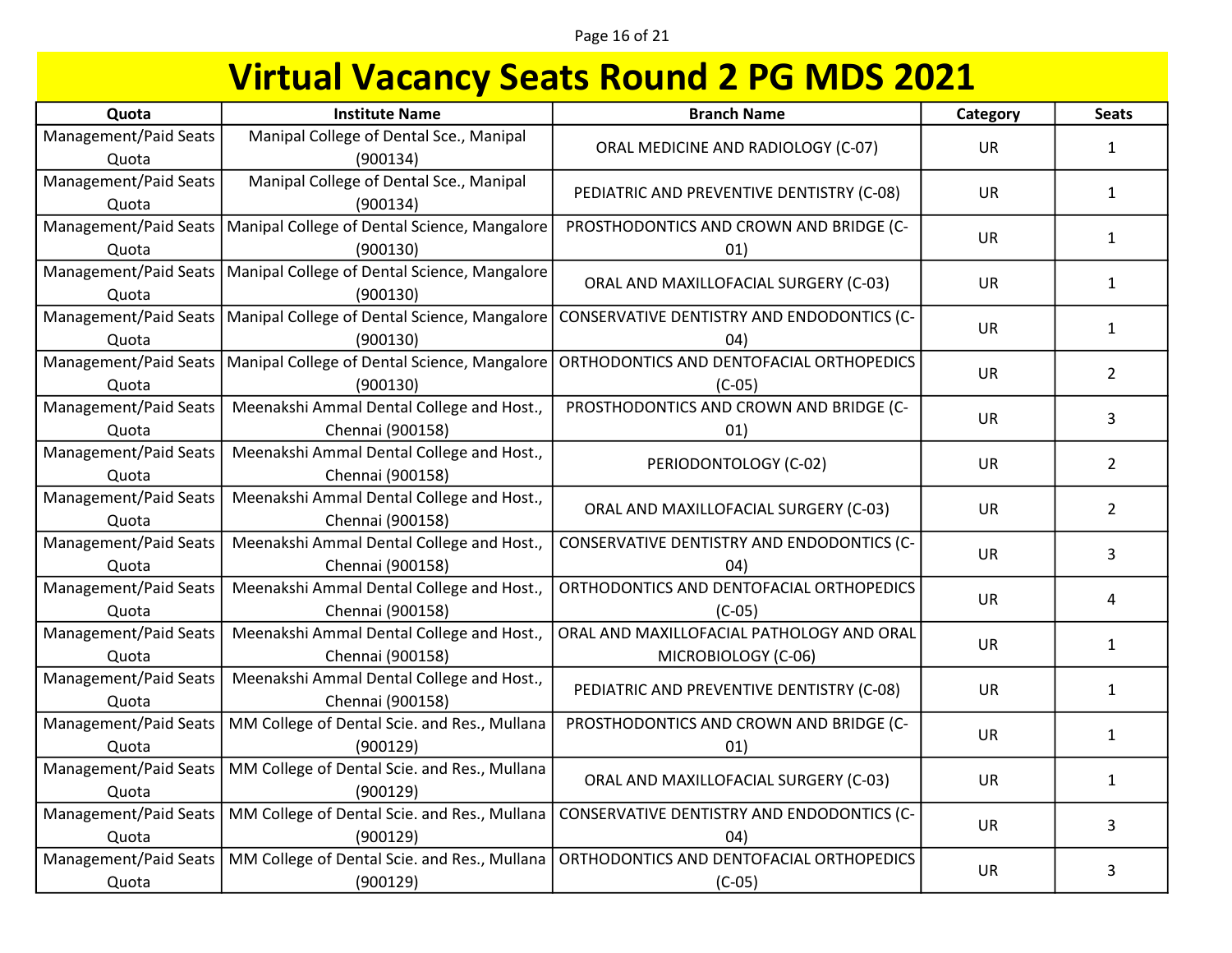Page 17 of 21

| Quota                          | <b>Institute Name</b>                                          | <b>Branch Name</b>                                   | Category  | <b>Seats</b>   |
|--------------------------------|----------------------------------------------------------------|------------------------------------------------------|-----------|----------------|
| Management/Paid Seats<br>Quota | MM College of Dental Scie. and Res., Mullana<br>(900129)       | PEDIATRIC AND PREVENTIVE DENTISTRY (C-08)            | <b>UR</b> | 3              |
| Management/Paid Seats<br>Quota | Rural Dental College, Loni (900143)                            | PROSTHODONTICS AND CROWN AND BRIDGE (C-<br>01)       | <b>UR</b> | $\mathbf{1}$   |
| Management/Paid Seats<br>Quota | Rural Dental College, Loni (900143)                            | PERIODONTOLOGY (C-02)                                | <b>UR</b> | $\overline{2}$ |
| Management/Paid Seats<br>Quota | Rural Dental College, Loni (900143)                            | ORAL AND MAXILLOFACIAL SURGERY (C-03)                | <b>UR</b> | $\overline{2}$ |
| Management/Paid Seats<br>Quota | Rural Dental College, Loni (900143)                            | ORTHODONTICS AND DENTOFACIAL ORTHOPEDICS<br>$(C-05)$ | UR        | $\overline{2}$ |
| Management/Paid Seats<br>Quota | Rural Dental College, Loni (900143)                            | PEDIATRIC AND PREVENTIVE DENTISTRY (C-08)            | <b>UR</b> | $\mathbf{1}$   |
| Management/Paid Seats<br>Quota | Santosh Dentall College and Hsopital,<br>Ghaziabad (900152)    | PROSTHODONTICS AND CROWN AND BRIDGE (C-<br>01)       | <b>UR</b> | $\mathbf{1}$   |
| Management/Paid Seats<br>Quota | Santosh Dentall College and Hsopital,<br>Ghaziabad (900152)    | ORAL AND MAXILLOFACIAL SURGERY (C-03)                | UR.       | $\mathbf{1}$   |
| Management/Paid Seats<br>Quota | Santosh Dentall College and Hsopital,<br>Ghaziabad (900152)    | CONSERVATIVE DENTISTRY AND ENDODONTICS (C-<br>04)    | <b>UR</b> | $\mathbf{1}$   |
| Management/Paid Seats<br>Quota | Santosh Dentall College and Hsopital,<br>Ghaziabad (900152)    | ORTHODONTICS AND DENTOFACIAL ORTHOPEDICS<br>$(C-05)$ | <b>UR</b> | $\mathbf{1}$   |
| Management/Paid Seats<br>Quota | SATHYABAMA UNIV. Dental College and<br>Hospt. Chennai (900151) | CONSERVATIVE DENTISTRY AND ENDODONTICS (C-<br>04)    | <b>UR</b> | $\overline{2}$ |
| Management/Paid Seats<br>Quota | SATHYABAMA UNIV. Dental College and<br>Hospt. Chennai (900151) | ORTHODONTICS AND DENTOFACIAL ORTHOPEDICS<br>$(C-05)$ | <b>UR</b> | $\mathbf{1}$   |
| Management/Paid Seats<br>Quota | SATHYABAMA UNIV. Dental College and<br>Hospt. Chennai (900151) | PEDIATRIC AND PREVENTIVE DENTISTRY (C-08)            | UR        | $\mathbf{1}$   |
| Management/Paid Seats<br>Quota | School of Dental Sciences and KIMSDU, Karad<br>(900144)        | PROSTHODONTICS AND CROWN AND BRIDGE (C-<br>01)       | <b>UR</b> | 3              |
| Management/Paid Seats<br>Quota | School of Dental Sciences and KIMSDU, Karad<br>(900144)        | PERIODONTOLOGY (C-02)                                | UR        | 3              |
| Management/Paid Seats<br>Quota | School of Dental Sciences and KIMSDU, Karad<br>(900144)        | ORAL AND MAXILLOFACIAL SURGERY (C-03)                | <b>UR</b> | $\mathbf{1}$   |
| Management/Paid Seats<br>Quota | School of Dental Sciences and KIMSDU, Karad<br>(900144)        | CONSERVATIVE DENTISTRY AND ENDODONTICS (C-<br>(04)   | UR        | $\mathbf{1}$   |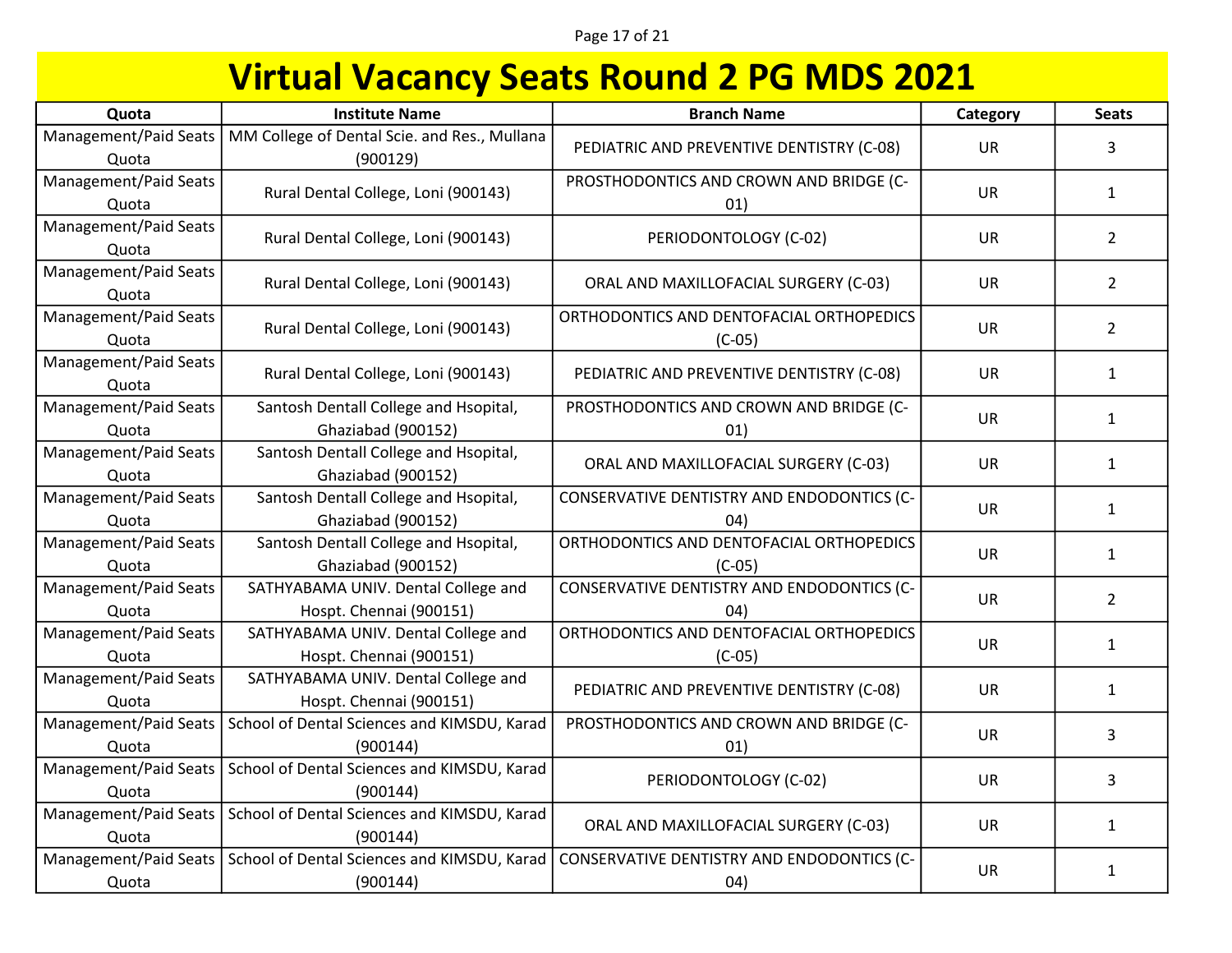Page 18 of 21

| Quota                 | <b>Institute Name</b>                       | <b>Branch Name</b>                         | Category  | <b>Seats</b>   |
|-----------------------|---------------------------------------------|--------------------------------------------|-----------|----------------|
| Management/Paid Seats | School of Dental Sciences and KIMSDU, Karad | ORTHODONTICS AND DENTOFACIAL ORTHOPEDICS   | <b>UR</b> | 1              |
| Quota                 | (900144)                                    | $(C-05)$                                   |           |                |
| Management/Paid Seats | School of Dental Sciences and KIMSDU, Karad | PEDIATRIC AND PREVENTIVE DENTISTRY (C-08)  | <b>UR</b> | 3              |
| Quota                 | (900144)                                    |                                            |           |                |
| Management/Paid Seats | Sharad Pawar Dental College and Hospital,   | PROSTHODONTICS AND CROWN AND BRIDGE (C-    | <b>UR</b> | 3              |
| Quota                 | Wardha (900145)                             | 01)                                        |           |                |
| Management/Paid Seats | Sharad Pawar Dental College and Hospital,   | ORAL AND MAXILLOFACIAL SURGERY (C-03)      | <b>UR</b> | $\overline{2}$ |
| Quota                 | Wardha (900145)                             |                                            |           |                |
| Management/Paid Seats | Sharad Pawar Dental College and Hospital,   | CONSERVATIVE DENTISTRY AND ENDODONTICS (C- | <b>UR</b> | $\mathbf{1}$   |
| Quota                 | Wardha (900145)                             | 04)                                        |           |                |
| Management/Paid Seats | Sharad Pawar Dental College and Hospital,   | ORTHODONTICS AND DENTOFACIAL ORTHOPEDICS   | UR        | $\overline{2}$ |
| Quota                 | Wardha (900145)                             | $(C-05)$                                   |           |                |
| Management/Paid Seats | Sharad Pawar Dental College and Hospital,   | ORAL MEDICINE AND RADIOLOGY (C-07)         | <b>UR</b> | $\mathbf{1}$   |
| Quota                 | Wardha (900145)                             |                                            |           |                |
| Management/Paid Seats | Sharad Pawar Dental College and Hospital,   | PEDIATRIC AND PREVENTIVE DENTISTRY (C-08)  | <b>UR</b> | $\mathbf{1}$   |
| Quota                 | Wardha (900145)                             |                                            |           |                |
| Management/Paid Seats | Sree Balaji Dental College and Hospital,    | PROSTHODONTICS AND CROWN AND BRIDGE (C-    | <b>UR</b> | $\mathbf{1}$   |
| Quota                 | Chennai (900157)                            | 01)                                        |           |                |
| Management/Paid Seats | Sree Balaji Dental College and Hospital,    | PERIODONTOLOGY (C-02)                      | <b>UR</b> | $\mathbf{1}$   |
| Quota                 | Chennai (900157)                            |                                            |           |                |
| Management/Paid Seats | Sree Balaji Dental College and Hospital,    | ORAL AND MAXILLOFACIAL SURGERY (C-03)      | <b>UR</b> | $\overline{2}$ |
| Quota                 | Chennai (900157)                            |                                            |           |                |
| Management/Paid Seats | Sree Balaji Dental College and Hospital,    | CONSERVATIVE DENTISTRY AND ENDODONTICS (C- | <b>UR</b> | $\overline{2}$ |
| Quota                 | Chennai (900157)                            | 04)                                        |           |                |
| Management/Paid Seats | Sree Balaji Dental College and Hospital,    | ORTHODONTICS AND DENTOFACIAL ORTHOPEDICS   | UR        | $\overline{2}$ |
| Quota                 | Chennai (900157)                            | $(C-05)$                                   |           |                |
| Management/Paid Seats | Sri Ramachandra Dental and Hospt., Chennai  | PROSTHODONTICS AND CROWN AND BRIDGE (C-    | UR        | 3              |
| Quota                 | (900155)                                    | 01)                                        |           |                |
| Management/Paid Seats | Sri Ramachandra Dental and Hospt., Chennai  | PERIODONTOLOGY (C-02)                      | <b>UR</b> | $\overline{2}$ |
| Quota                 | (900155)                                    |                                            |           |                |
| Management/Paid Seats | Sri Ramachandra Dental and Hospt., Chennai  | ORAL AND MAXILLOFACIAL SURGERY (C-03)      | UR        | $\overline{2}$ |
| Quota                 | (900155)                                    |                                            |           |                |
| Management/Paid Seats | Sri Ramachandra Dental and Hospt., Chennai  | ORTHODONTICS AND DENTOFACIAL ORTHOPEDICS   | UR        | $\mathbf{1}$   |
| Quota                 | (900155)                                    | $(C-05)$                                   |           |                |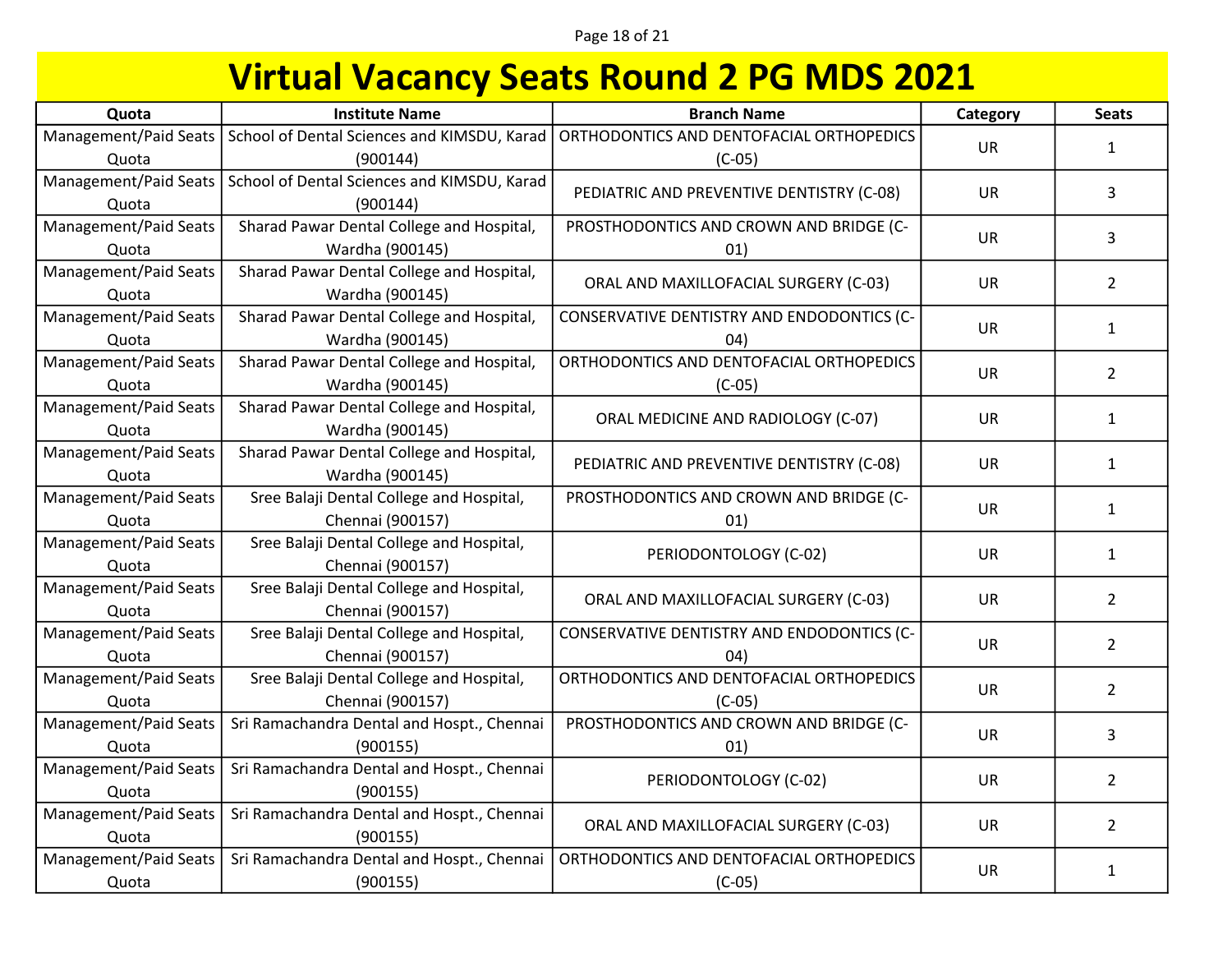| Quota                          | <b>Institute Name</b>                       | <b>Branch Name</b>                                   | Category  | <b>Seats</b>   |
|--------------------------------|---------------------------------------------|------------------------------------------------------|-----------|----------------|
| Management/Paid Seats          | Sri Ramachandra Dental and Hospt., Chennai  | ORAL AND MAXILLOFACIAL PATHOLOGY AND ORAL            | UR        | 1              |
| Quota                          | (900155)                                    | MICROBIOLOGY (C-06)                                  |           |                |
| Management/Paid Seats          | Sri Ramachandra Dental and Hospt., Chennai  | PEDIATRIC AND PREVENTIVE DENTISTRY (C-08)            | <b>UR</b> | $\mathbf{1}$   |
| Quota                          | (900155)                                    |                                                      |           |                |
| Management/Paid Seats          | Sri Siddhartha DentalCollege, Tumkur        | PROSTHODONTICS AND CROWN AND BRIDGE (C-              | <b>UR</b> | $\mathbf{1}$   |
| Quota                          | (900135)                                    | 01)                                                  |           |                |
| Management/Paid Seats          | Sri Siddhartha DentalCollege, Tumkur        | ORTHODONTICS AND DENTOFACIAL ORTHOPEDICS             | UR        | $\mathbf{1}$   |
| Quota                          | (900135)                                    | $(C-05)$                                             |           |                |
| Management/Paid Seats<br>Quota | SRM Dental College, Chennai (900156)        | PROSTHODONTICS AND CROWN AND BRIDGE (C-<br>01)       | UR        | 5              |
| Management/Paid Seats<br>Quota | SRM Dental College, Chennai (900156)        | PERIODONTOLOGY (C-02)                                | <b>UR</b> | 4              |
| Management/Paid Seats<br>Quota | SRM Dental College, Chennai (900156)        | ORAL AND MAXILLOFACIAL SURGERY (C-03)                | <b>UR</b> | 3              |
| Management/Paid Seats<br>Quota | SRM Dental College, Chennai (900156)        | ORTHODONTICS AND DENTOFACIAL ORTHOPEDICS<br>$(C-05)$ | UR        | 6              |
| Management/Paid Seats          | SRM Katt. Dental College and Hospt. Chennai | PROSTHODONTICS AND CROWN AND BRIDGE (C-              | <b>UR</b> |                |
| Quota                          | (900149)                                    | 01)                                                  |           | $\mathbf{1}$   |
| Management/Paid Seats          | SRM Katt. Dental College and Hospt. Chennai | PERIODONTOLOGY (C-02)                                | <b>UR</b> | $\mathbf{1}$   |
| Quota                          | (900149)                                    |                                                      |           |                |
| Management/Paid Seats          | SRM Katt. Dental College and Hospt. Chennai | ORAL AND MAXILLOFACIAL SURGERY (C-03)                | <b>UR</b> | $\mathbf{1}$   |
| Quota                          | (900149)                                    |                                                      |           |                |
| Management/Paid Seats          | SRM Katt. Dental College and Hospt. Chennai | CONSERVATIVE DENTISTRY AND ENDODONTICS (C-           | UR        | $\mathbf{1}$   |
| Quota                          | (900149)                                    | (04)                                                 |           |                |
| Management/Paid Seats          | SRM Katt. Dental College and Hospt. Chennai | ORTHODONTICS AND DENTOFACIAL ORTHOPEDICS             | <b>UR</b> | $\overline{2}$ |
| Quota                          | (900149)                                    | $(C-05)$                                             |           |                |
| Management/Paid Seats          | SRM Katt. Dental College and Hospt. Chennai | PEDIATRIC AND PREVENTIVE DENTISTRY (C-08)            | <b>UR</b> | $2^{\circ}$    |
| Quota                          | (900149)                                    |                                                      |           |                |
| Management/Paid Seats          | Thaimoogambigai Dental College and Hsopt.   | PROSTHODONTICS AND CROWN AND BRIDGE (C-              | <b>UR</b> | $\mathbf{1}$   |
| Quota                          | Chennai (900154)                            | 01)                                                  |           |                |
| Management/Paid Seats          | Thaimoogambigai Dental College and Hsopt.   | PERIODONTOLOGY (C-02)                                | <b>UR</b> | $\mathbf{1}$   |
| Quota                          | Chennai (900154)                            |                                                      |           |                |
| Management/Paid Seats          | Thaimoogambigai Dental College and Hsopt.   | ORAL AND MAXILLOFACIAL SURGERY (C-03)                | <b>UR</b> | 3              |
| Quota                          | Chennai (900154)                            |                                                      |           |                |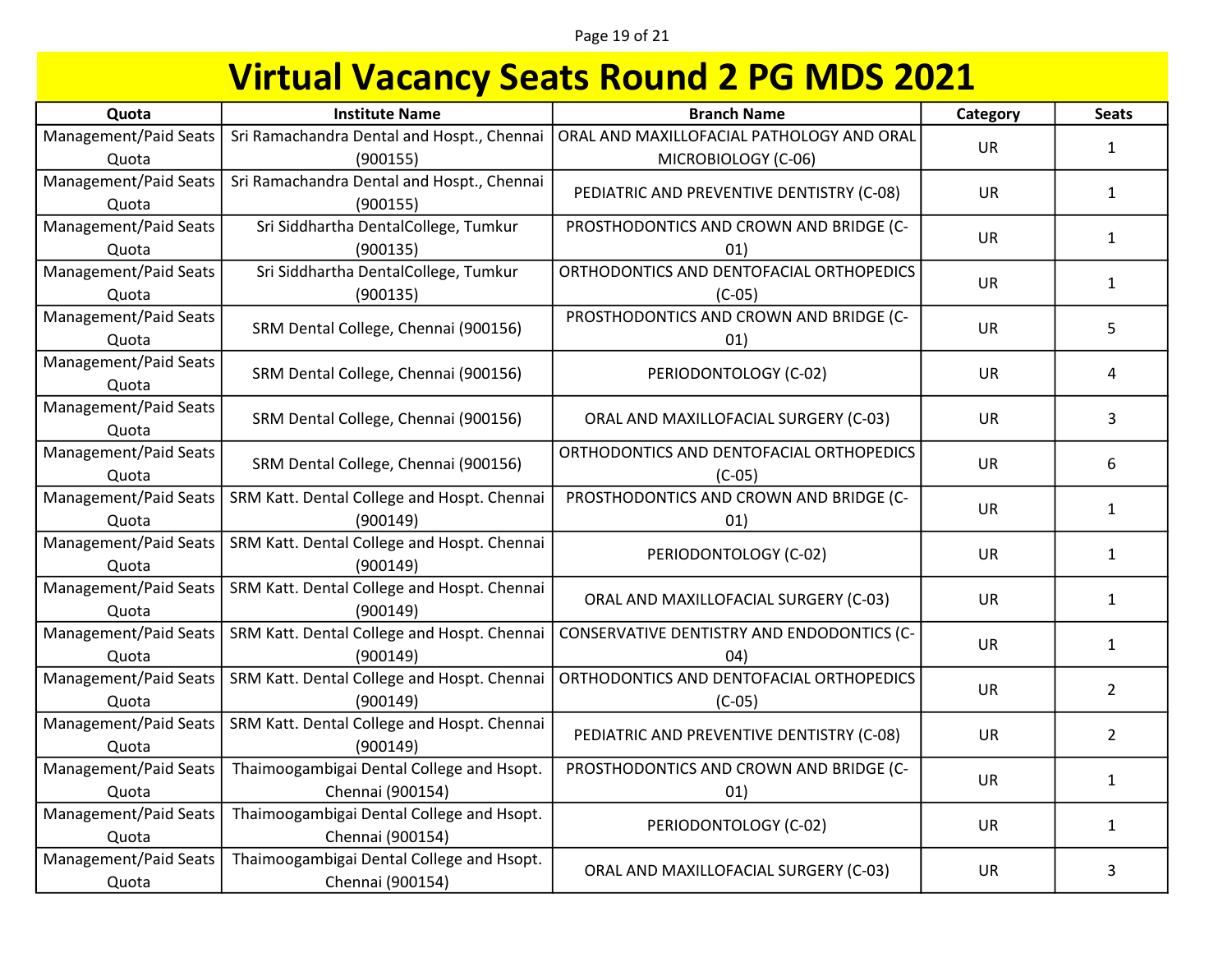Page 20 of 21

| Quota                        | <b>Institute Name</b>                      | <b>Branch Name</b>                         | Category  | <b>Seats</b>   |
|------------------------------|--------------------------------------------|--------------------------------------------|-----------|----------------|
| Management/Paid Seats        | Thaimoogambigai Dental College and Hsopt.  | CONSERVATIVE DENTISTRY AND ENDODONTICS (C- | <b>UR</b> | $\overline{2}$ |
| Quota                        | Chennai (900154)                           | (04)                                       |           |                |
| Management/Paid Seats        | Thaimoogambigai Dental College and Hsopt.  | ORTHODONTICS AND DENTOFACIAL ORTHOPEDICS   | <b>UR</b> | 3              |
| Quota                        | Chennai (900154)                           | $(C-05)$                                   |           |                |
| Management/Paid Seats        | Thaimoogambigai Dental College and Hsopt.  | PEDIATRIC AND PREVENTIVE DENTISTRY (C-08)  | <b>UR</b> | $\overline{2}$ |
| Quota                        | Chennai (900154)                           |                                            |           |                |
| Management/Paid Seats        | VMS Dental College, Salem (900150)         | PROSTHODONTICS AND CROWN AND BRIDGE (C-    | UR        | $\mathbf{1}$   |
| Quota                        |                                            | 01)                                        |           |                |
| Management/Paid Seats        | VMS Dental College, Salem (900150)         | PERIODONTOLOGY (C-02)                      | UR        | $\mathbf{1}$   |
| Quota                        |                                            |                                            |           |                |
| Management/Paid Seats        |                                            |                                            | <b>UR</b> | $\mathbf{1}$   |
| Quota                        | VMS Dental College, Salem (900150)         | ORAL AND MAXILLOFACIAL SURGERY (C-03)      |           |                |
| Management/Paid Seats        |                                            | PROSTHODONTICS AND CROWN AND BRIDGE (C-    | <b>UR</b> |                |
| Quota                        | Yenepoya Dental College, Yenepoya (900131) | 01)                                        |           | $\mathbf{1}$   |
| Management/Paid Seats        |                                            | PERIODONTOLOGY (C-02)                      | <b>UR</b> | $\overline{2}$ |
| Quota                        | Yenepoya Dental College, Yenepoya (900131) |                                            |           |                |
| Management/Paid Seats        |                                            |                                            |           |                |
| Quota                        | Yenepoya Dental College, Yenepoya (900131) | ORAL AND MAXILLOFACIAL SURGERY (C-03)      | <b>UR</b> | 1              |
| Management/Paid Seats        |                                            | ORTHODONTICS AND DENTOFACIAL ORTHOPEDICS   |           |                |
| Quota                        | Yenepoya Dental College, Yenepoya (900131) | $(C-05)$                                   | <b>UR</b> | $\overline{2}$ |
| Management/Paid Seats        |                                            | ORAL AND MAXILLOFACIAL PATHOLOGY AND ORAL  |           |                |
| Quota                        | Yenepoya Dental College, Yenepoya (900131) | MICROBIOLOGY (C-06)                        | <b>UR</b> | 3              |
| Management/Paid Seats        |                                            |                                            |           |                |
| Quota                        | Yenepoya Dental College, Yenepoya (900131) | ORAL MEDICINE AND RADIOLOGY (C-07)         | UR        | $\mathbf{1}$   |
| Management/Paid Seats        |                                            |                                            |           |                |
| Quota                        | Yenepoya Dental College, Yenepoya (900131) | PEDIATRIC AND PREVENTIVE DENTISTRY (C-08)  | <b>UR</b> | $\overline{2}$ |
| Management/Paid Seats        |                                            |                                            |           |                |
| Quota                        | Yenepoya Dental College, Yenepoya (900131) | PUBLIC HEALTH DENTISTRY (C-09)             | <b>UR</b> | $\overline{2}$ |
|                              |                                            |                                            |           |                |
| <b>Muslim Minority Quota</b> | Yenepoya Dental College, Yenepoya (900131) | ORAL AND MAXILLOFACIAL SURGERY (C-03)      | <b>UR</b> | $\overline{2}$ |
|                              |                                            | CONSERVATIVE DENTISTRY AND ENDODONTICS (C- |           |                |
| <b>Muslim Minority Quota</b> | Yenepoya Dental College, Yenepoya (900131) | 04)                                        | <b>UR</b> | 1              |
|                              |                                            | ORTHODONTICS AND DENTOFACIAL ORTHOPEDICS   | <b>UR</b> |                |
| <b>Muslim Minority Quota</b> | Yenepoya Dental College, Yenepoya (900131) | $(C-05)$                                   |           | $\mathbf{1}$   |